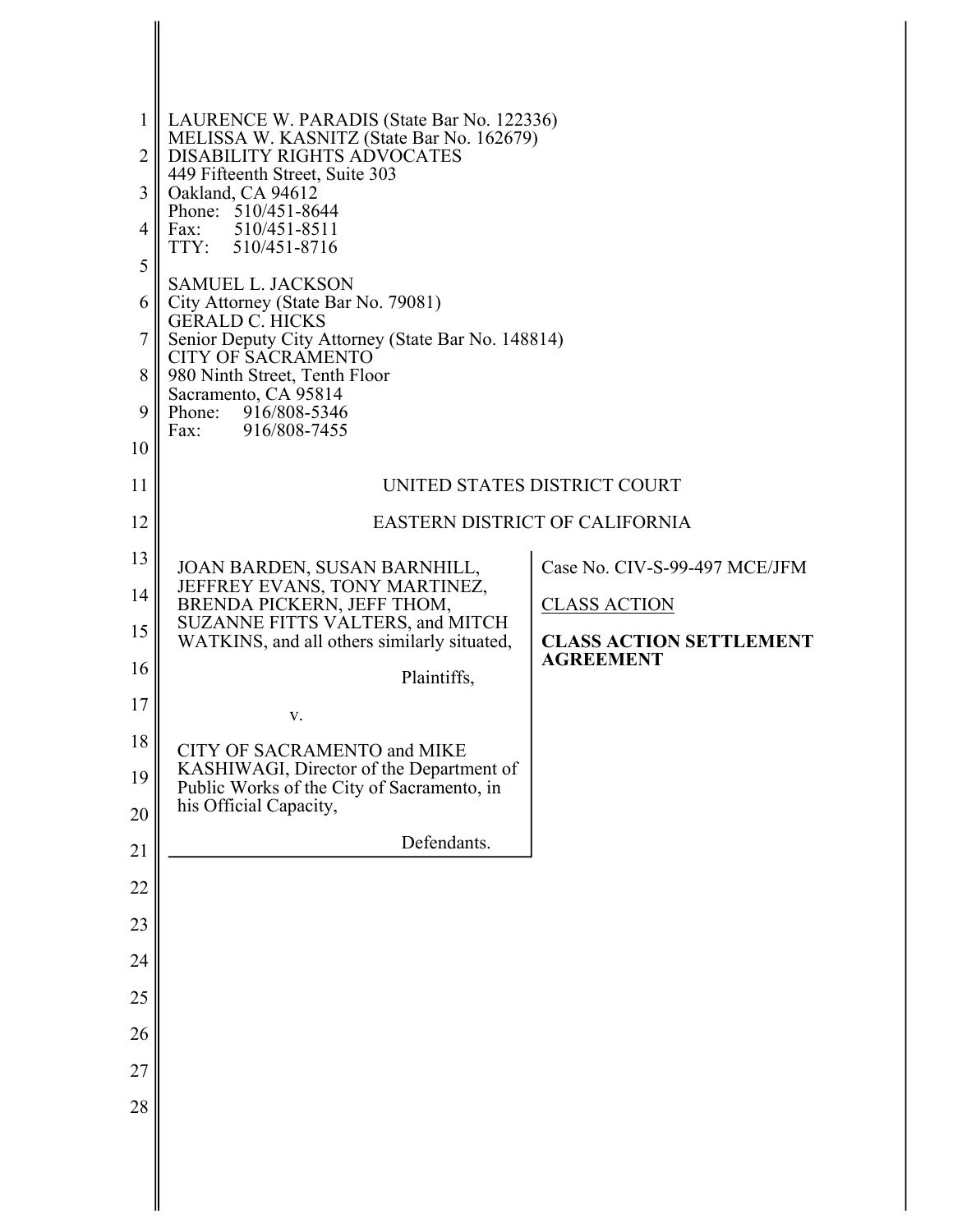| 1              |    |                      | <b>TABLE OF CONTENTS</b>                  |
|----------------|----|----------------------|-------------------------------------------|
| 2              |    |                      | Page:                                     |
| 3              |    | <b>RECITALS</b>      |                                           |
| $\overline{4}$ | I. |                      |                                           |
| 5              |    | A.                   |                                           |
| 6              |    | <b>B</b> .           |                                           |
| 7              |    | $\mathcal{C}$ .      |                                           |
| 8              |    | D.                   |                                           |
| 9              |    | E.                   |                                           |
| 10             |    | $F_{\cdot}$          |                                           |
| 11             |    | G.                   |                                           |
| 12             |    | H.                   |                                           |
| 13             |    | $\mathbf{I}$ .       |                                           |
| 14             |    | J <sub>1</sub>       |                                           |
| 15             |    | K.                   |                                           |
| 16             |    | L.                   |                                           |
| 17             |    | M.                   |                                           |
| 18             |    | N.                   | Named Plaintiffs                          |
| 19             |    | $\Omega$             | Objection<br>7                            |
| 20             |    | P.                   |                                           |
| 21             |    | Q.                   |                                           |
| 22             |    | R.                   |                                           |
| 23             |    | S.                   |                                           |
| 24             |    | T.                   |                                           |
| 25             |    | U.                   |                                           |
| 26             |    | V.                   |                                           |
| 27             |    | W.                   |                                           |
| 28             |    | X.                   |                                           |
|                |    | Settlement Agreement | Case No. CIV-S-99-497 MCE<br>$\mathbf{1}$ |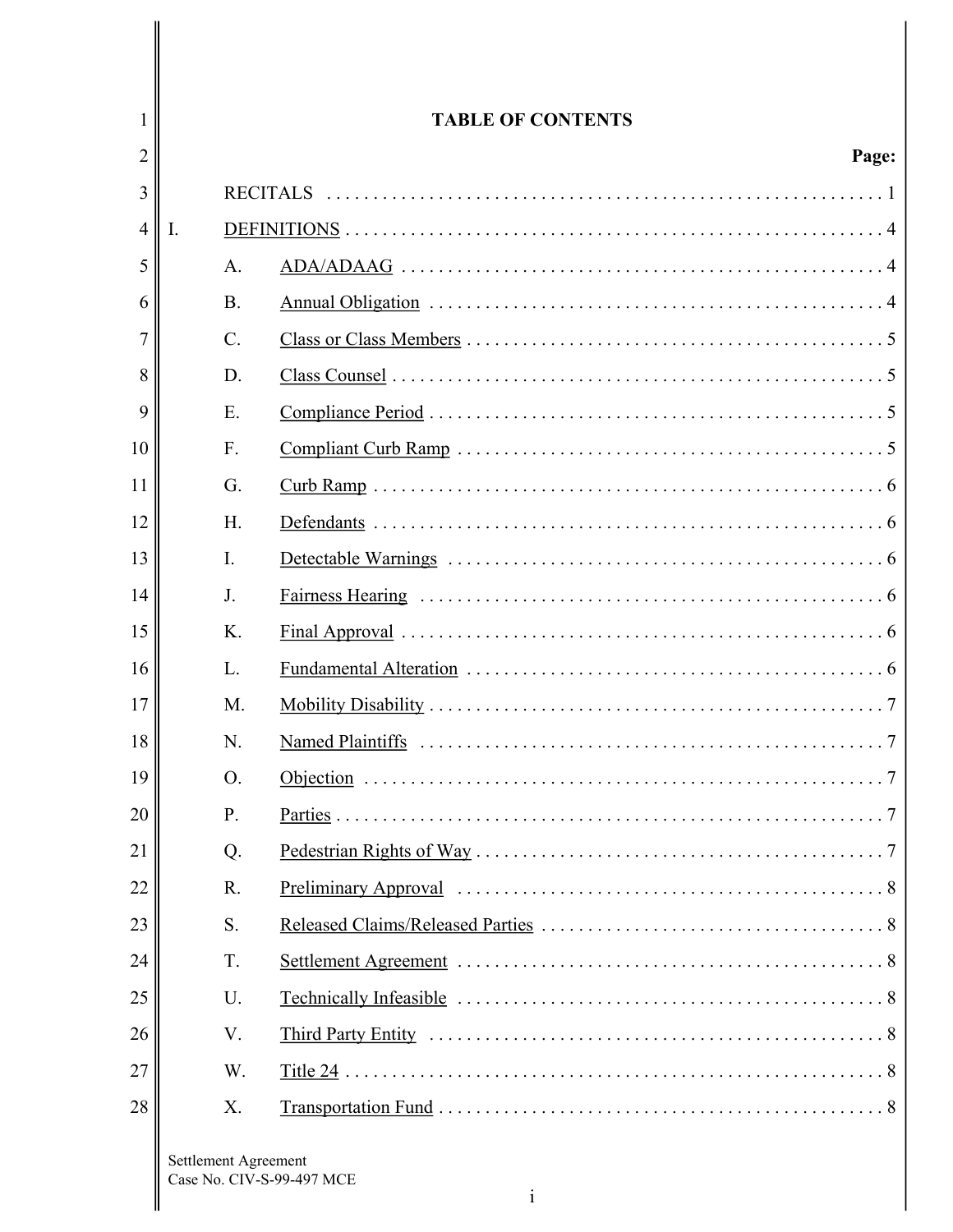| 1  |      | Y.                   |                                                                      |
|----|------|----------------------|----------------------------------------------------------------------|
| 2  |      | Z.                   |                                                                      |
| 3  | II.  |                      | <b>APPROVAL</b>                                                      |
| 4  |      | A.                   |                                                                      |
| 5  |      | <b>B.</b>            |                                                                      |
| 6  |      | $\mathcal{C}$ .      |                                                                      |
| 7  |      | D.                   |                                                                      |
| 8  |      | E.                   |                                                                      |
| 9  | III. |                      |                                                                      |
| 10 |      | A.                   |                                                                      |
| 11 |      |                      | 1.                                                                   |
| 12 |      |                      | 2.                                                                   |
| 13 |      |                      | 3.                                                                   |
| 14 |      |                      | $\overline{4}$ .                                                     |
| 15 |      |                      | 5.                                                                   |
| 16 |      | B.                   |                                                                      |
| 17 |      | $\mathcal{C}$ .      |                                                                      |
| 18 |      | D.                   |                                                                      |
| 19 |      | Ε.                   |                                                                      |
| 20 |      | F.                   | Petition for Early Conclusion of Compliance Period  18               |
| 21 | IV.  |                      |                                                                      |
| 22 |      | A.                   | <b>Yearly Report From City's Public Works Department on Projects</b> |
| 23 |      |                      |                                                                      |
| 24 |      | <b>B.</b>            |                                                                      |
| 25 |      | $C$ .                | Copies of All Reports Generated In Compliance With This Agreement    |
| 26 |      |                      |                                                                      |
| 27 |      | D.                   |                                                                      |
| 28 |      |                      | 1.                                                                   |
|    |      | Settlement Agreement |                                                                      |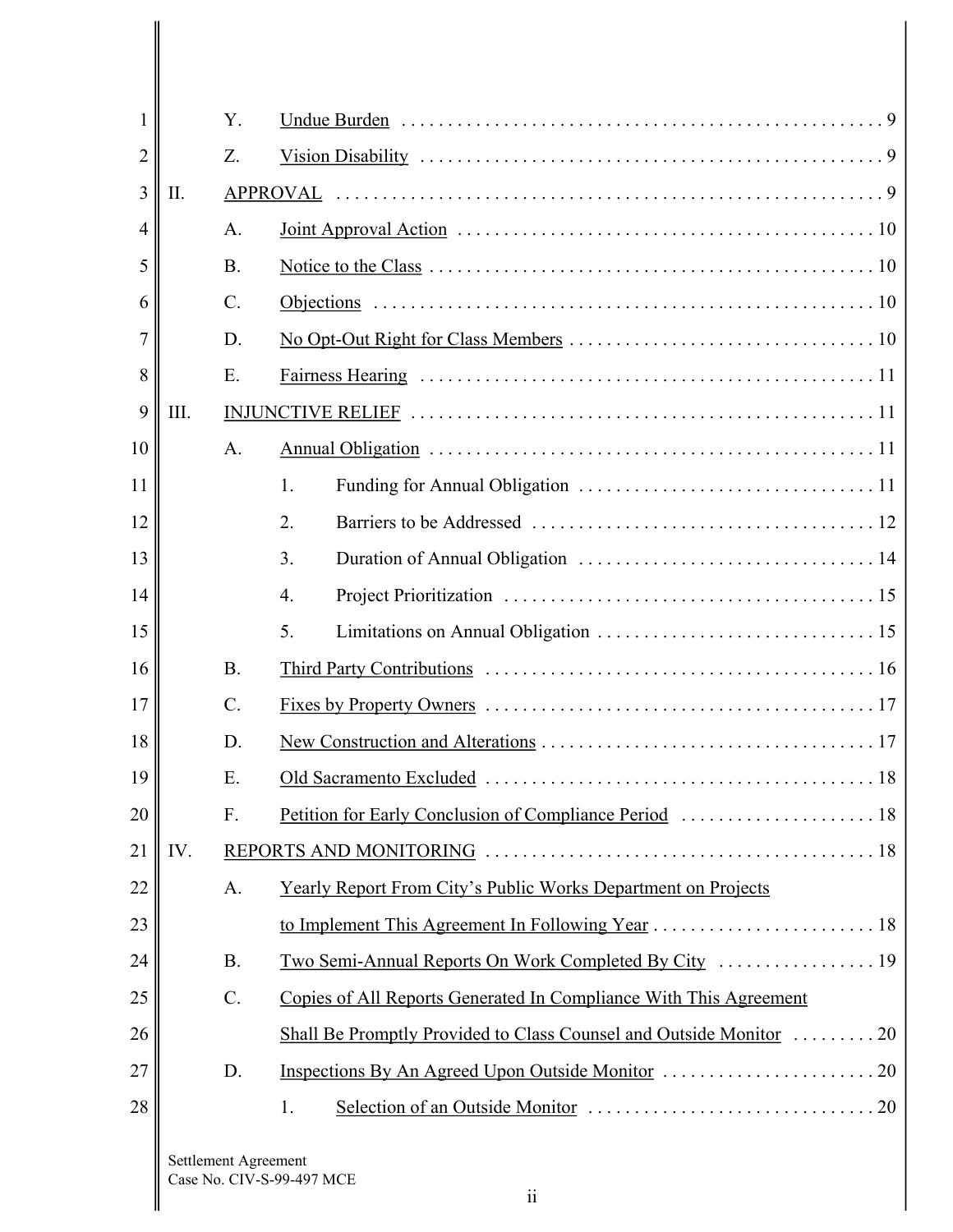| 1              |       |                      | 2.                        |
|----------------|-------|----------------------|---------------------------|
| $\overline{2}$ |       | Ε.                   |                           |
| 3              |       | F.                   |                           |
| 4              | V.    |                      |                           |
| 5              |       | A.                   |                           |
| 6              |       | <b>B</b> .           |                           |
| 7              | VI.   |                      |                           |
| 8              |       | A.                   |                           |
| 9              |       | <b>B</b> .           |                           |
| 10             |       | $\mathcal{C}$ .      |                           |
| 11             |       | D.                   |                           |
| 12             | VII.  |                      |                           |
| 13             |       | A.                   |                           |
| 14             |       | <b>B.</b>            |                           |
| 15             |       | $\mathcal{C}$ .      |                           |
| 16             | VIII. |                      |                           |
| 17             | IX.   |                      |                           |
| 18             |       | A.                   | 25                        |
| 19             |       | B.                   | Dismissal<br>26           |
| 20             |       | $\mathcal{C}$ .      |                           |
| 21             |       | D.                   |                           |
| 22             |       | Ε.                   |                           |
| 23             |       | $F_{\cdot}$          |                           |
| 24             |       | G.                   |                           |
| 25             |       | H.                   |                           |
| 26             |       | I.                   |                           |
| 27             |       |                      |                           |
| 28             |       |                      |                           |
|                |       | Settlement Agreement | Case No. CIV-S-99-497 MCE |

 $\mathsf{l}$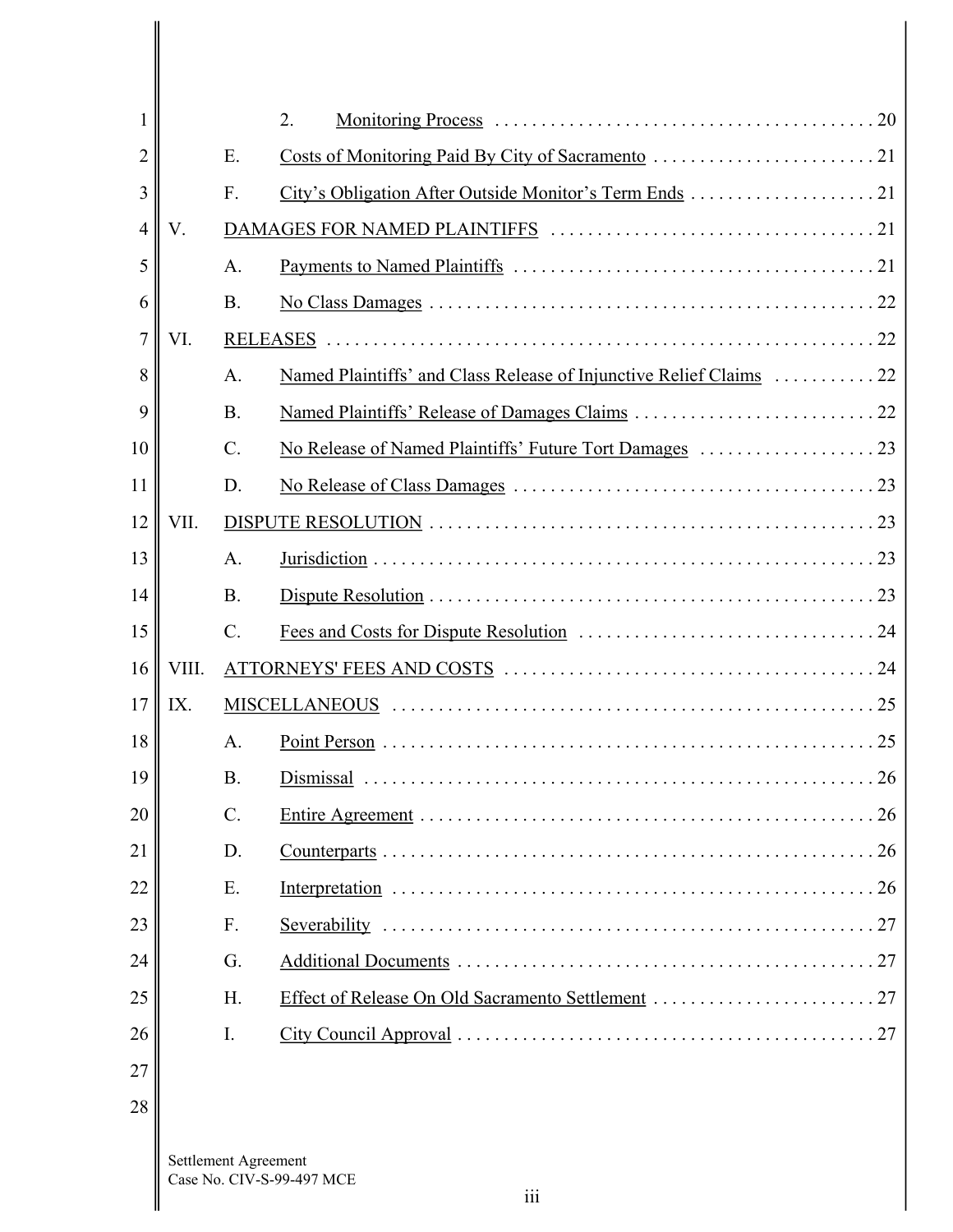| 1              | <b>RECITALS</b>                                                                                                                                                                             |
|----------------|---------------------------------------------------------------------------------------------------------------------------------------------------------------------------------------------|
| $\overline{2}$ | Joan Barden, Susan Barnhill, Jeffrey Evans, Tony Martinez, Brenda Pickern, Jeff Thom,<br>1.                                                                                                 |
| 3              | Suzanne Fitts Valters, and Mitch Watkins (hereafter "Named Plaintiffs") are each persons with a                                                                                             |
| 4              | Mobility and/or Vision Disability who regularly use the Pedestrian Rights of Way in the City of                                                                                             |
| 5              | Sacramento. <sup>1</sup>                                                                                                                                                                    |
| 6              | Named Plaintiffs brought this action, known as Barden et. al. v. City of Sacramento, et.<br>2.                                                                                              |
| 7              | al., Case No. CIV-S-99-497 MCE/JMS ("The Action") in the United States District Court for the                                                                                               |
| 8              | Eastern District of California on March 15, 1999 alleging that Defendant City of Sacramento and                                                                                             |
| 9              | Defendant Mike Kashiwagi acting in his official capacity as the director of the Department of                                                                                               |
| 10             | Public Works for the City of Sacramento (collectively "City") violated Title II of the Americans                                                                                            |
| 11             | with Disabilities Act, 42 U.S.C. § 12132 et seq. ("ADA"), Section 504 of the Rehabilitation Act                                                                                             |
| 12             | of 1973, 29 U.S.C. §1254(1), ("Section 504"), and various California statutes requiring access                                                                                              |
| 13             | for persons with disabilities by failing to install curb cuts and otherwise provide access to streets                                                                                       |
| 14             | and sidewalks under the jurisdiction of the City. <sup>2</sup>                                                                                                                              |
| 15             | On July 11, 2000, the Court entered an Order certifying a class in this Action, pursuant to<br>3.                                                                                           |
| 16             | a stipulation by the Parties. The class is defined as: "all persons with Mobility and/or Vison                                                                                              |
| 17             | Disabilities who seek full and equal access pertaining to curb cuts and sidewalks in the City of                                                                                            |
| 18             | Sacramento's public rights of way." The Named Plaintiffs have served as the class                                                                                                           |
| 19             | representatives.                                                                                                                                                                            |
| 20             | On November 20, 2000, the Court entered an Order for Partial Summary Judgment,<br>4.                                                                                                        |
| 21             | finding that the City failed to meet its ADA obligations to install Curb Ramps where it                                                                                                     |
| 22             |                                                                                                                                                                                             |
| 23             |                                                                                                                                                                                             |
| 24             | Hollynn DeLil and Carol Wolfington were also Named Plaintiffs at the time the action<br>was first filed; however, they were dismissed without prejudice in an Order dated December 19,      |
| 25             | 2000.                                                                                                                                                                                       |
| 26             | $2\degree$ The operative complaint at the time the Parties entered into this Agreement was the<br>Second Amended Complaint, filed on February 26, 2001, which added claims under California |
| 27             | Civil Code § 11135. The operative complaint addresses only access to Curb Ramps and<br>sidewalks. The Parties intend to request permission to file a Third Amended Complaint in             |
| 28             | conjunction with the settlement approval process to include claims regarding access to all<br>Pedestrian Rights of Way in the City of Sacramento.                                           |
|                | Settlement Agreement                                                                                                                                                                        |
|                | Case No. CIV-S-99-497 MCE<br>1                                                                                                                                                              |
|                |                                                                                                                                                                                             |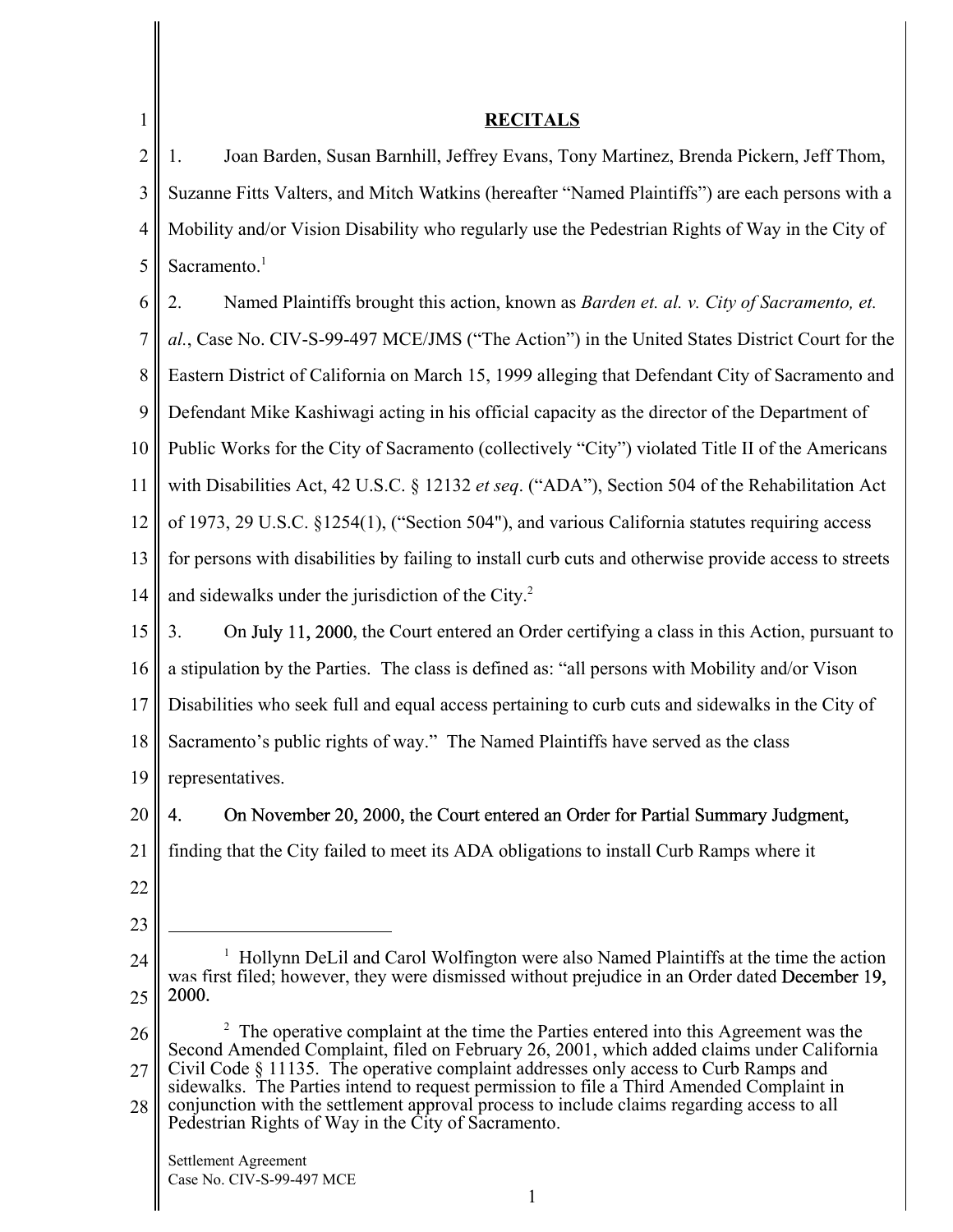1 2 3 4 performed street overlays between January 26, 1992 and March 1, 1999.<sup>3</sup> The Court stated in this Order that Plaintiffs failed to prove that the City has an obligation to operate its permit process to build driveways in such a way as to facilitate the access of disabled persons to public sidewalks.

5 6 7 8 9 10 11 12 13 14 5. On January 9, 2001, the City of Sacramento adopted a Transition Plan for Curb Ramps which set forth a plan to provide accessible Curb Ramps throughout the City. The Parties continued to dispute certain issues regarding installation of Curb Ramps, as well as the extent of the City's obligation to remove access barriers along the length of the sidewalk. The Parties brought cross motions for summary judgment. Plaintiffs' motion sought a finding that the City's existing sidewalks and other Pedestrian Rights of Way are a "program, service, or activity" under Title II of the ADA and Section 504. Defendants' motion sought a determination by the Court that existing sidewalks were not a "program, service, or activity" under Section 504 or the ADA. Defendants' motion also sought court approval of the City's Transition Plan for Curb Ramps.

15 16 17 18 19 20 21 22 23 6. Prior to the hearing on the cross-motions, the Parties reached agreement on the issue of installation of Curb Ramps at intersections throughout the City. To resolve claims regarding Curb Ramps, the Parties jointly requested that the Court enter a Stipulated Injunctive Relief Order and the City withdrew the portion of its Motion for Summary Judgment regarding its Transition Plan for Curb Ramps. On February 20, 2001, the Stipulated Injunctive Relief Order was entered by the Court; it remains in effect. Under the terms of this Order, the City is obligated to install 1,500 accessible Curb Ramps annually until all intersections are served. The Parties intend for this Agreement to supercede and replace the Stipulated Injunctive Relief Order.

24 25 26 7. On February 16, 2001, the Court heard argument on the remaining issues raised in the Parties' Cross-Motions for Partial Summary Judgment. On March 7, 2001, the District Court entered an order granting, in part, the Defendants' motion for partial summary judgment and

- 27
- 28

<sup>3</sup>An "overlay" refers to placing an additional layer of asphalt on top of an existing street. Settlement Agreement Case No. CIV-S-99-497 MCE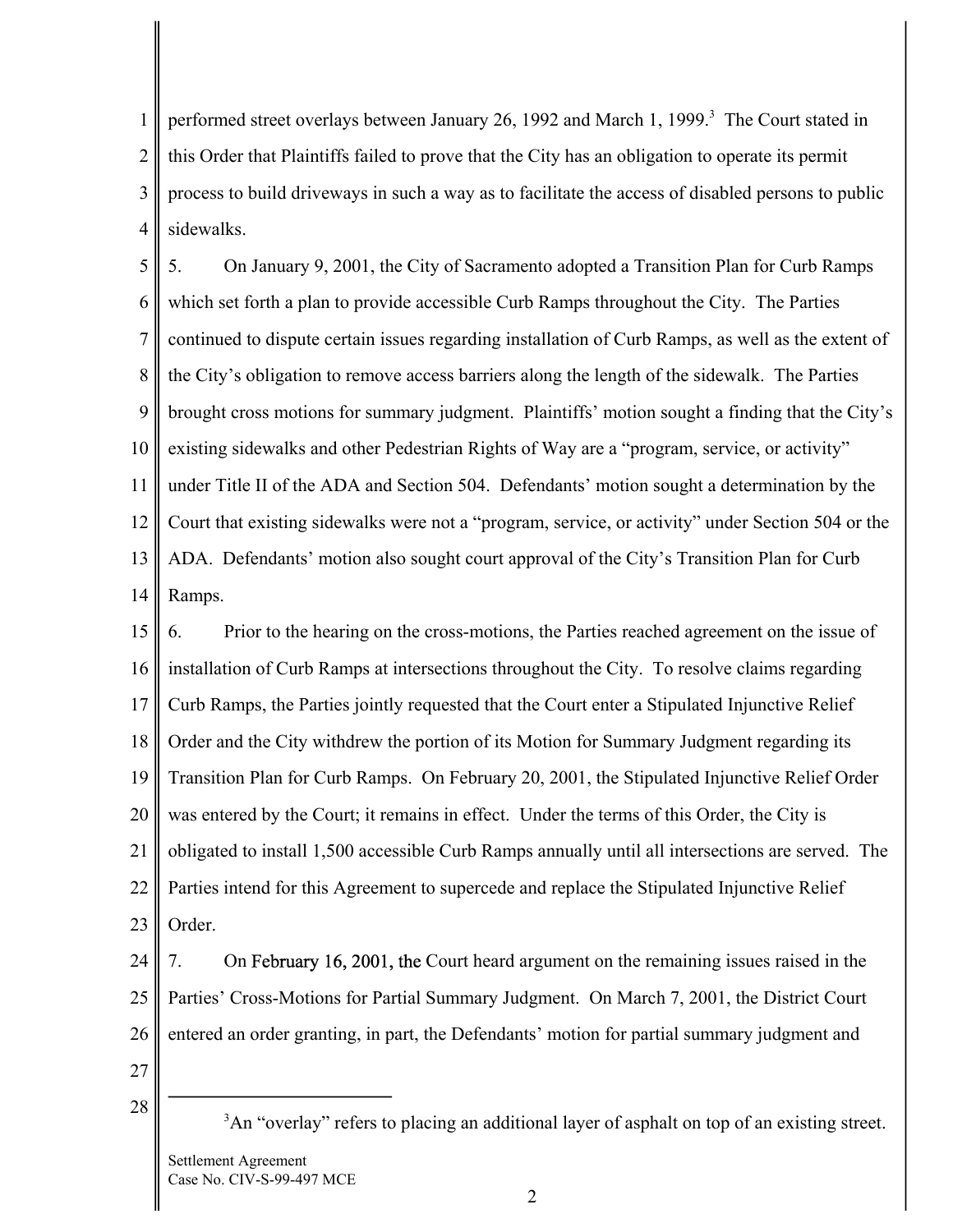1 2 denying Plaintiffs' Motion for Summary Judgment. The Court certified the Order for interlocutory review under 28 U.S.C. § 1292(b).

- 3 ////
- 4

5 6 7 8 9 10 8. Plaintiffs obtained permission to bring an interlocutory appeal, and brought the issue of whether sidewalks are a "program, service or activity" of the City such that they are covered by the ADA and Section 504 before the United States Court of Appeals for the Ninth Circuit. On June 12, 2002, the Ninth Circuit Court of Appeals reversed the District Court's holding, finding that the ADA and Section 504 cover "anything a public entity does" and any "normal function of a governmental entity," including sidewalks. 292 F.3d 1073 ( $9<sup>th</sup>$  Cir. 2002).

11 9. Defendants filed a Petition for Rehearing en banc with the Ninth Circuit Court of

12 13 Appeals. The request for rehearing by the entire panel was denied by Order dated September 5, 2002.

14 15 16 17 18 19 10. On November 25, 2002, Defendants filed a Petition for Writ of Certiorari with the United States Supreme Court. Plaintiffs opposed the Petition. On March 3, 2003, the U.S. Supreme Court invited the opinion of the U.S. Solicitor General on the City's Petition. On May 27, 2003, the U.S. Solicitor General submitted a brief expressing the United States' position that the Court should not grant the Petition for Writ of Certiorari. On June 27, 2003, the Supreme Court denied Defendants' Petition for Writ of Certiorari.

20 21 22 23 11. The Parties publically announced on June 23, 2003 that they had reached an Agreement in Principle which now serves as the foundation for this Settlement Agreement. They expressed their desire to resolve their differences and disputes by settling the suit in the manner set forth below:

24 25 a. Provide Program Access to Pedestrian Rights of Way in Sacramento for qualified individuals with disabilities, as required under existing federal and state law;

26 27 b. Provide access in compliance with state and federal access standards to all portions of the Pedestrian Rights of Way that constitute new construction or alteration;

28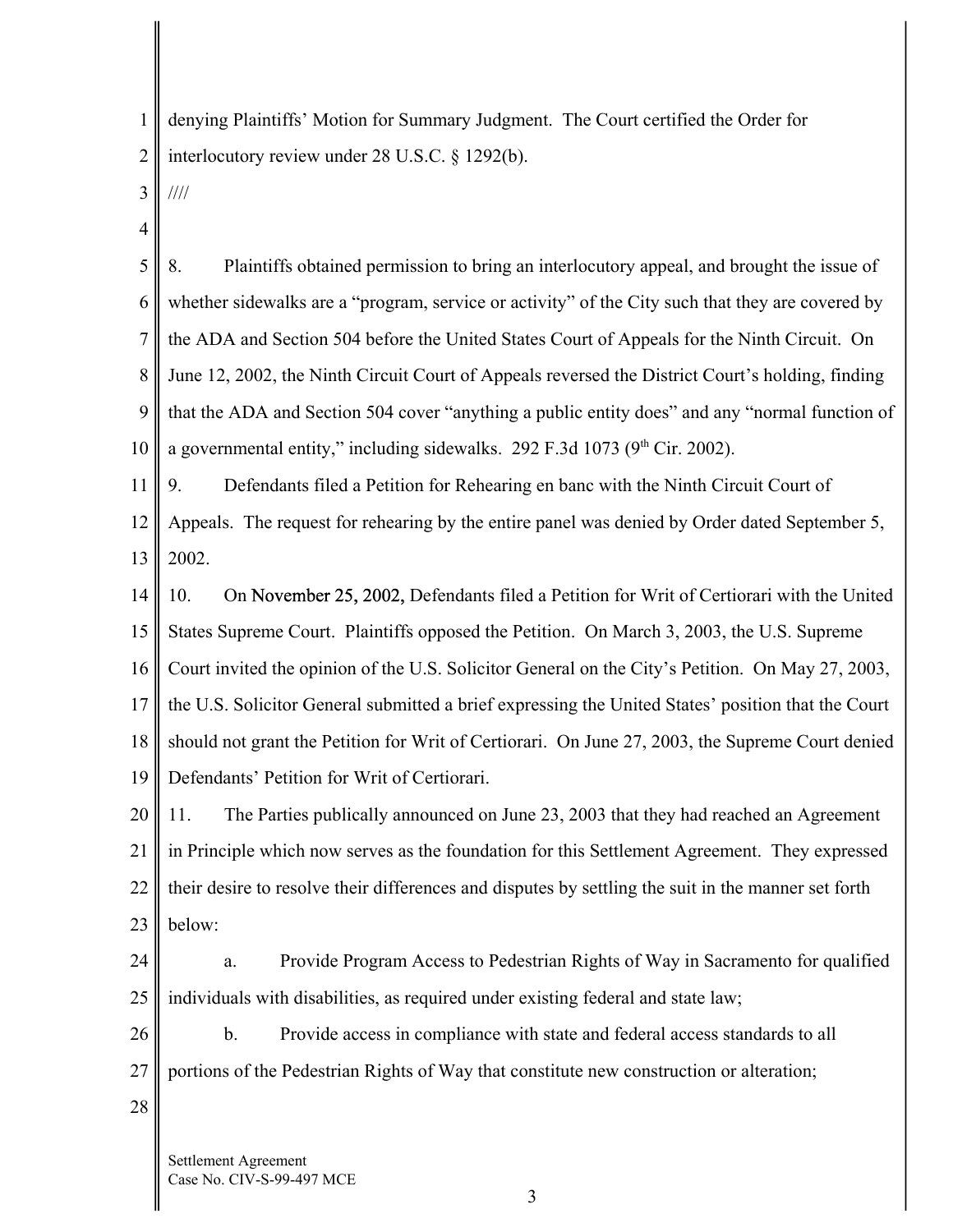1 2 3 4 5 c. Assure that neither the Named Plaintiffs nor the Class nor any Class Member will attempt to enforce, and Defendants will not thereby be subject to, conflicting standards regarding compliance with Title II of the ADA, Section 504, and California access laws concerning access to Pedestrian Rights of Way for persons with Mobility and/or Vision Disabilities; //

6 7 8 9 10 11 12 d. Assure that neither the Named Plaintiffs nor the Class, nor any Class Member shall hereafter assert or claim that Defendants are required to make additional and/or different modifications to its Pedestrian Rights of Way or that they are required to follow different standards beyond what is agreed to herein in order to comply with the existing provisions of Title II of the ADA, Section 504, or California access laws concerning providing Program Access to qualified individuals with disabilities along Pedestrian Rights of Way and providing access in compliance with state and federal law in areas of new construction and/or alteration;

13

14

I.

#### Avoid the uncertainties and costs of further litigation in this matter for all Parties. e. **DEFINITIONS**

15 16 17 18 19 20 21 22 As used in this Agreement, the following terms shall have the meaning ascribed to them in this Section, which are consistent with the provisions of existing federal and state law, including the regulations promulgated thereunder. Except to the extent expressly stated to the contrary, any term not expressly defined in this Section or elsewhere in this Agreement that has an expressly defined meaning in either the ADA or the regulations promulgated thereunder ("Regulations") shall have the meaning ascribed to it by the ADA or the Regulations, in that order of preference. All other terms shall be interpreted according to their plain and ordinary meaning.

23

#### **A. ADA/ADAAG**

24 25 26 27 28 "ADA" means and refers to the Americans with Disabilities Act as contained at 42 U.S.C. § 12101 *et seq*. "ADAAG" means and refers to the Americans with Disabilities Act Access Guidelines, codified at Appendix A to 28 Code of Federal Regulations part 36 and at Appendix A to 49 Code of Federal Regulations part 37."ADAAG Standards" means and refers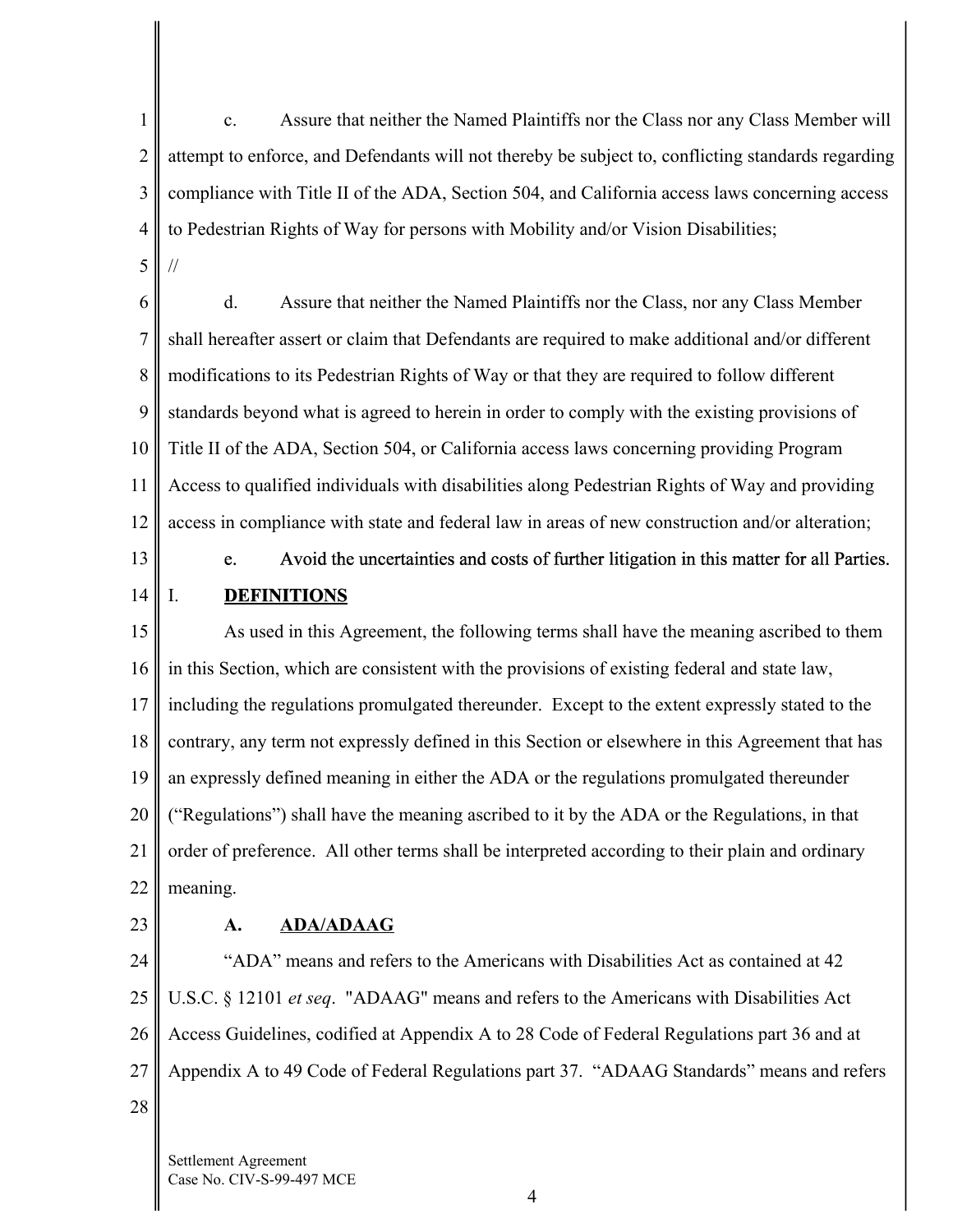1 2 to physical conditions that meet the new construction and/or alterations standards set forth in ADAAG.

3

# **B. Annual Obligation**

4 5 6 7 "Annual Obligation" means and refers to Defendants' obligation to commit funding annually for the duration of the Compliance Period to provide Compliant Curb Ramps and to remove access barriers in the Pedestrian Rights of Way. "Annual Obligation" is defined in greater detail at § III.A, below.

8

## **C. Class or Class Members**

9 10 11 12 "Class" or "Class Members" means and refers to the class as defined in the Stipulation and Order Approving Certification of a Class, entered by the Court on July 11, 2000. The class is defined as: all persons with mobility and/or vision disabilities who seek full and equal access pertaining to curb cuts and sidewalks in the City of Sacramento's public rights of way.4

13

## **D. Class Counsel**

14 15 16 17 18 "Class Counsel" means and refers to the law firm of Disability Rights Advocates, including Laurence W. Paradis, Esq., Melissa W. Kasnitz, Esq. and all other members, partners, employees and associates thereof. Disability Rights Advocates was certified as Class Counsel in the Stipulation and Order Approving Certification of a Class, entered by the Court on July 11, 2000.

19

# **E. Compliance Period**

20 21 22 23 24 25 "Compliance Period" means and refers to the period of time for which this Agreement will be in effect. The Parties agree that the Agreement shall become effective upon Final Approval, and remain in effect for up to thirty (30) years. The City may petition the Court to dissolve the Agreement at any time upon a showing that it provides Program Access to Pedestrian Rights of Way, as set forth at § III.F, below. Alternatively, the Agreement will remain in effect until it dissolves automatically thirty (30) years after Final Approval.

- 26 27
- 28 <sup>4</sup> If the Parties obtain permission to amend the complaint, the class will be redefined to include all persons with mobility and/or vision disabilities who seek full and equal access pertaining to Pedestrian Rights of Way in the City of Sacramento.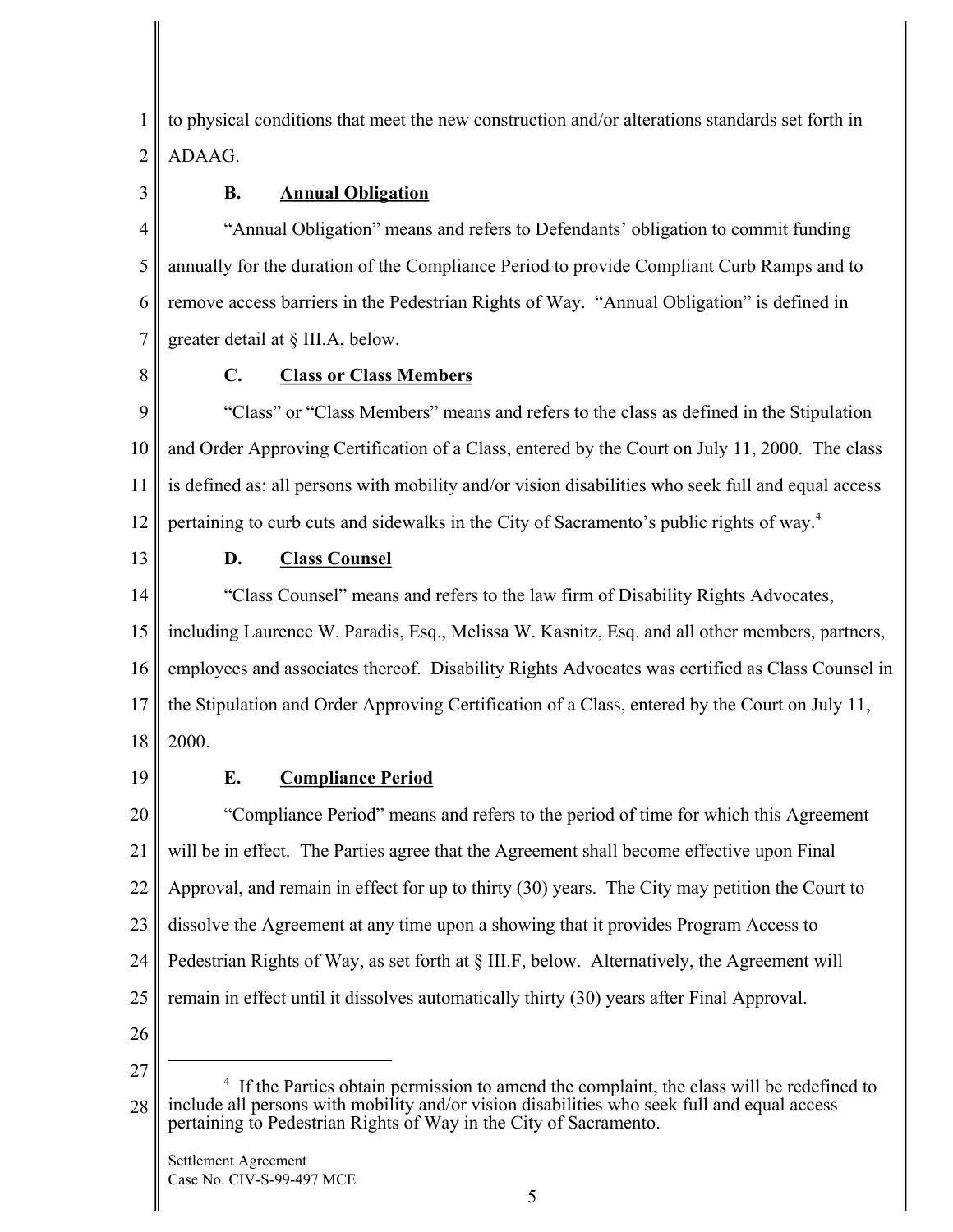1

# **F. Compliant Curb Ramp**

| $\overline{c}$ |    | "Compliant Curb Ramp" means and refers to a curb ramp that is constructed to comply                 |
|----------------|----|-----------------------------------------------------------------------------------------------------|
| 3              |    | with state and/or federal law (whichever provides the higher access standard) in place at the time  |
| 4              |    | of construction. Specifically with regard to detectible warnings for people with Vision             |
| 5              |    | Disabilities, current law requires the installation of truncated domes at all locations where       |
| 6              |    | sidewalks intersect vehicular ways.                                                                 |
| 7              | G. | <b>Curb Ramp</b>                                                                                    |
| 8              |    | "Curb Ramp" is used interchangeably with "curb cut."                                                |
| 9              | Н. | <b>Defendants</b>                                                                                   |
| 10             |    | "Defendants" means and refers to the City of Sacramento and Mike Kashiwagi, or his                  |
| 11             |    | successor, acting in his or her official capacity as the director of the Department of Public Works |
| 12             |    | for the City of Sacramento.                                                                         |
| 13             | I. | <b>Detectable Warnings</b>                                                                          |
| 14             |    | "Detectable Warnings" means and refers to truncated domes which provide a tactile                   |
| 15             |    | surface at the transition between the curb and the street, assisting pedestrians with Vision        |
| 16             |    | Disabilities in determining when they enter the street.                                             |
| 17             | J. | <b>Fairness Hearing</b>                                                                             |
| 18             |    | "Fairness Hearing" means and refers to the hearing described in $\S$ II(E), below.                  |
| 19             | K. | <b>Final Approval</b>                                                                               |
| 20             |    | "Final Approval" means and refers to the date when the Court issues an order granting               |
| 21             |    | final approval of this Settlement Agreement in Case No. CIV-S-99-497 MCE.                           |
| 22             | L. | <b>Fundamental Alteration</b>                                                                       |
| 23             |    | "Fundamental Alteration" means and refers to an action that, if taken by the City of                |
| 24             |    | Sacramento, would result in fundamental alteration in the nature of the service, program or         |
| 25             |    | activity of Pedestrian Rights of Way in the City of Sacramento. If the City claims that any action  |
| 26             |    | otherwise required by this Agreement would constitute a Fundamental Alteration, the City shall      |
| 27             |    | have to demonstrate that such alteration would be caused, and the decision that an action would     |
| 28             |    | constitute a Fundamental Alteration must be made by the City Manager or his or her designee         |
|                |    |                                                                                                     |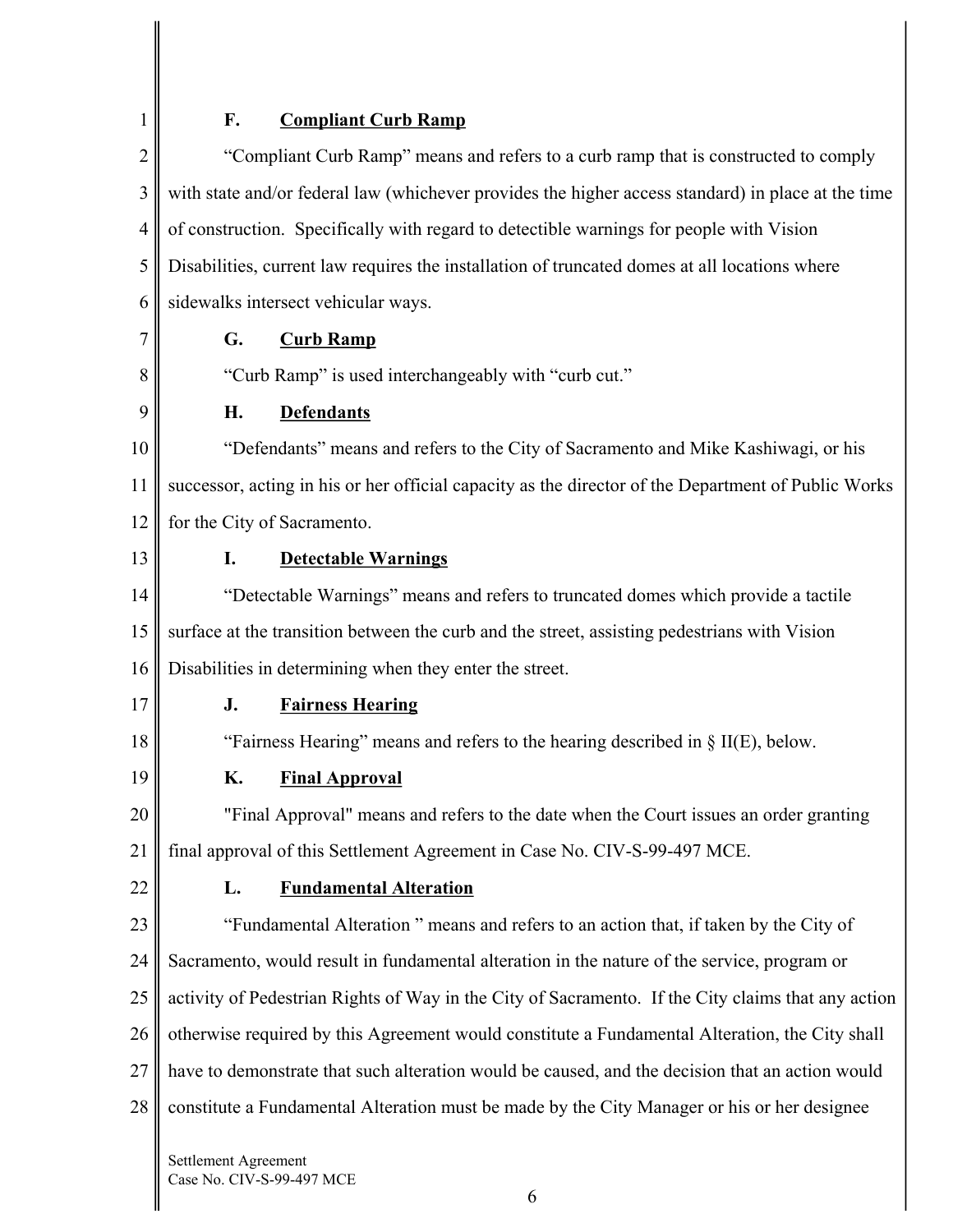1 2 3 after considering the Transportation Funds available for such work through the Annual Obligation, and must be accompanied by a written statement of the reasons for reaching that conclusion.

4

5

#### **M. Mobility Disability**

6 7 8 9 10 11 12 "Mobility Disability" means and refers, with respect to an individual, to any physical or mental impairment or condition that substantially limits an individual's ability to move his or her body or a portion of his or her body and includes, but is not limited to, orthopedic and neuro-motor disabilities and any other impairment or condition that limits an individual's ability to walk, maneuver around objects, ascend or descend steps or slopes, and operate controls. An individual with a Mobility Disability may use a wheelchair or motorized scooter for mobility, or may be Semi-Ambulatory.

13

#### **N. Named Plaintiffs**

14 15 16 17 "Named Plaintiffs" means and refers to Joan Barden, Susan Barnhill, Jeffrey Evans, Tony Martinez, Brenda Pickern, Jeff Thom, Suzanne Fitts Valters and Mitch Watkins. These Named Plaintiffs were certified as class representatives in the Stipulation and Order Approving Certification of a Class, entered by the Court on July 11, 2000.

18

#### **O. Objection**

19 20 "Objection" means and refers to any written objection submitted by any Class Member as described in § II(C), below.

21

# **P. Parties**

**Q. Pedestrian Rights of Way** 

22 23 24 25 "Parties" means and refers to the City of Sacramento, Mike Kashiwagi, or his successor, acting in his or her official capacity as the director of the Department of Public Works for the City of Sacramento, Joan Barden, Susan Barnhill, Jeffrey Evans, Tony Martinez, Brenda Pickern, Jeff Thom, Suzanne Fitts Valters, and Mitch Watkins, and all Class Members.

- 26
- 27 28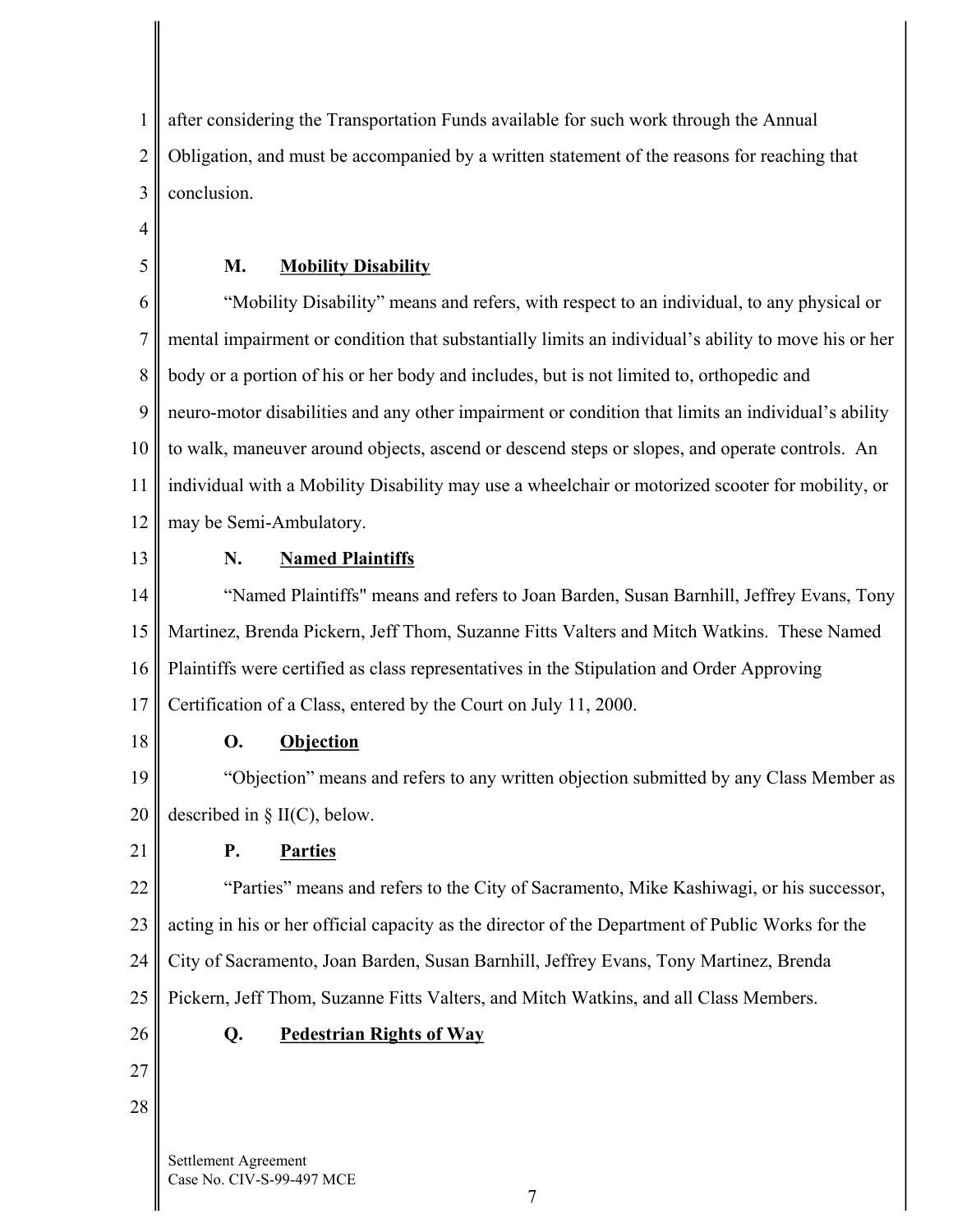| $\mathbf{1}$   | "Pedestrian Rights of Way" means and refers to all sidewalks over which the City of                |
|----------------|----------------------------------------------------------------------------------------------------|
| $\overline{2}$ | Sacramento has responsibility or authority as well as all Curb Ramps and crosswalks serving        |
| 3              | such sidewalks and any other pathways used by pedestrians along public rights of way.              |
| $\overline{4}$ | $\frac{1}{1}$                                                                                      |
| 5              | 1111                                                                                               |
| 6              | $\frac{1}{1}$                                                                                      |
| 7              | R.<br><b>Preliminary Approval</b>                                                                  |
| 8              | "Preliminary Approval" means and refers to the preliminary approval by the Court in                |
| 9              | Case No. CIV-S-99-497 MCE of the terms of this Settlement Agreement which shall occur prior        |
| 10             | to any notice being provided in accordance with § II, below.                                       |
| 11             | <b>Released Claims/Released Parties</b><br>S.                                                      |
| 12             | "Released Claims" and "Released Parties" mean and refer to those claims and Parties                |
| 13             | described in $\S$ VI, below.                                                                       |
| 14             | T.<br><b>Settlement Agreement</b>                                                                  |
| 15             | "Settlement Agreement" or "Agreement" means and refers to this document.                           |
| 16             | <b>Technically Infeasible</b><br>U.                                                                |
| 17             | "Technically Infeasible" means, with respect to an alteration of a building, facility, or          |
| 18             | Pedestrian Right of Way, that it has little likelihood of being accomplished because existing      |
| 19             | structural conditions would require removing or altering a load-bearing member which is an         |
| 20             | essential part of the structural frame; or because other existing physical or site constraints     |
| 21             | prohibit modification or addition of elements, spaces, or features which are in full and strict    |
| 22             | compliance with the minimum requirements for new construction and which are necessary to           |
| 23             | provide accessibility (see ADAAG § 4.1.6(1)(j)).                                                   |
| 24             | <b>Third Party Entity</b><br>V.                                                                    |
| 25             | "Third-Party Entity" means an entity other than the City of Sacramento that controls               |
| 26             | certain barriers or elements of barriers in a Pedestrian Rights of Way. Transit agencies and local |
| 27             | utilities are examples of Third Party Entities.                                                    |
| 28             | W.<br>Title 24                                                                                     |
|                | Settlement Agreement                                                                               |

Case No. CIV-S-99-497 MCE

 $\overline{\phantom{a}}$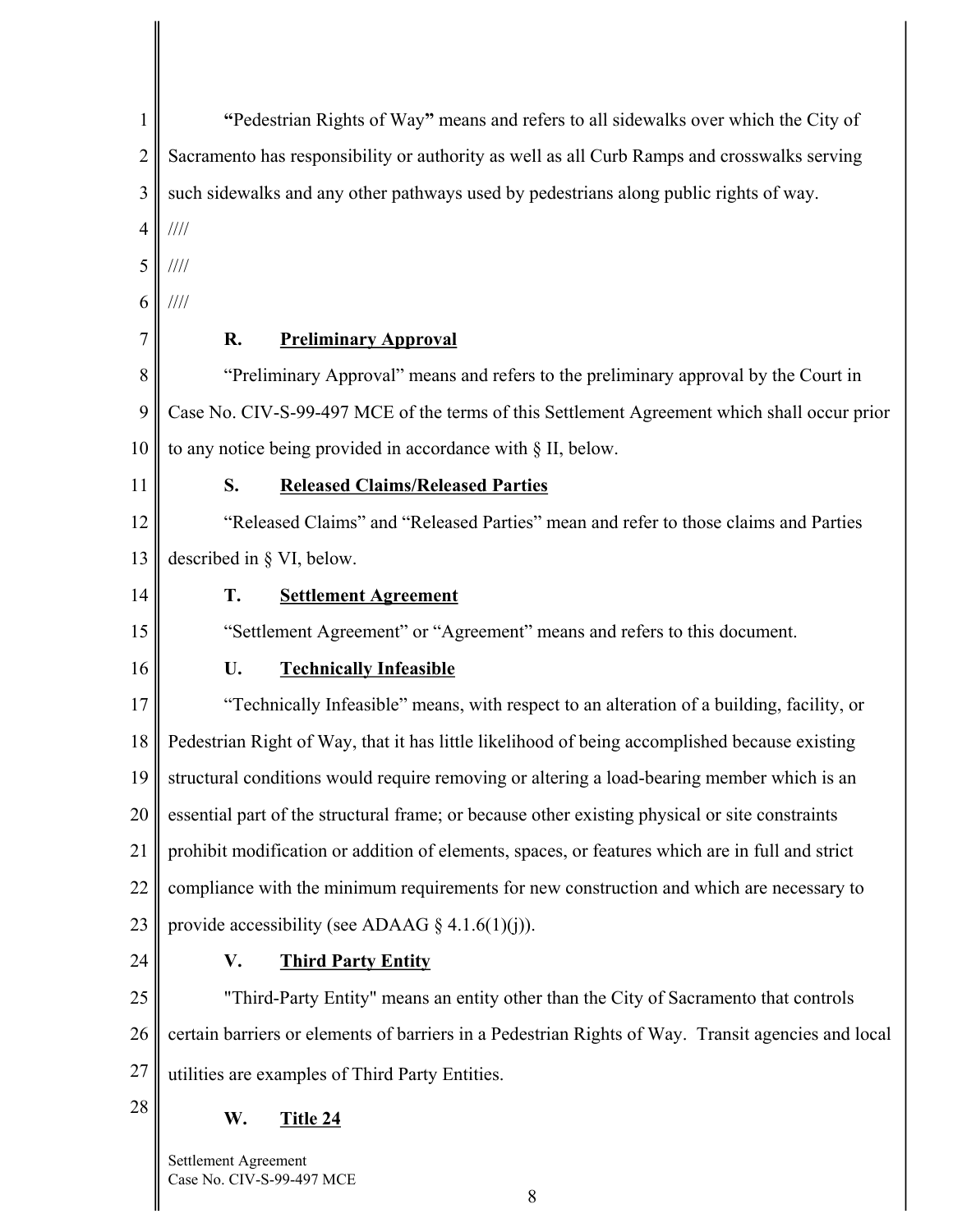1 2 "Title 24" means and refers to the regulations set forth at Title 24 of the California Code of Regulations.

#### **X. Transportation Fund**

5 6 7 8 9 "Transportation Fund" means and refers to funding available to Defendants to calculate and fulfill their Annual Obligation. Currently, the Transportation Fund consists of money available to Defendants through the City of Sacramento's share of the state Gasoline Tax and Measure A. The Transportation Fund is subject to change during the duration of the Compliance Period, as set forth in § III.A.1, below.

# **Y. Undue Burden**

12 13 14 15 16 17 18 "Undue Burden" means and refers to an action that, if taken by the City of Sacramento, would result in an undue financial and administrative burden. In order to demonstrate that removal of a barrier would constitute an Undue Burden, the decision must be made by the City Manager or his or her designee after considering the Transportation Funds available for such work through the Annual Obligation, and must be accompanied by a written statement of the reasons for reaching that conclusion.

19

3

4

10

11

#### **Z. Vision Disability**

20 21 22 23 "Vision Disability" means and refers with respect to an individual, to any impairment or condition that substantially limits an individual's ability to see. A person with a Vision Disability may be blind, legally blind, or may have low vision.

24 **II. APPROVAL** 

25 26 27 28 Plaintiffs and Defendants agree to request that the process for seeking approval of this Settlement Agreement be assigned to the Honorable John F. Moulds, Magistrate Judge, U.S. District Court for the Eastern District of California. Magistrate Judge Moulds has indicated his willingness to oversee the approval process required by Rule 23(e) of the Federal Rules of Civil Settlement Agreement Case No. CIV-S-99-497 MCE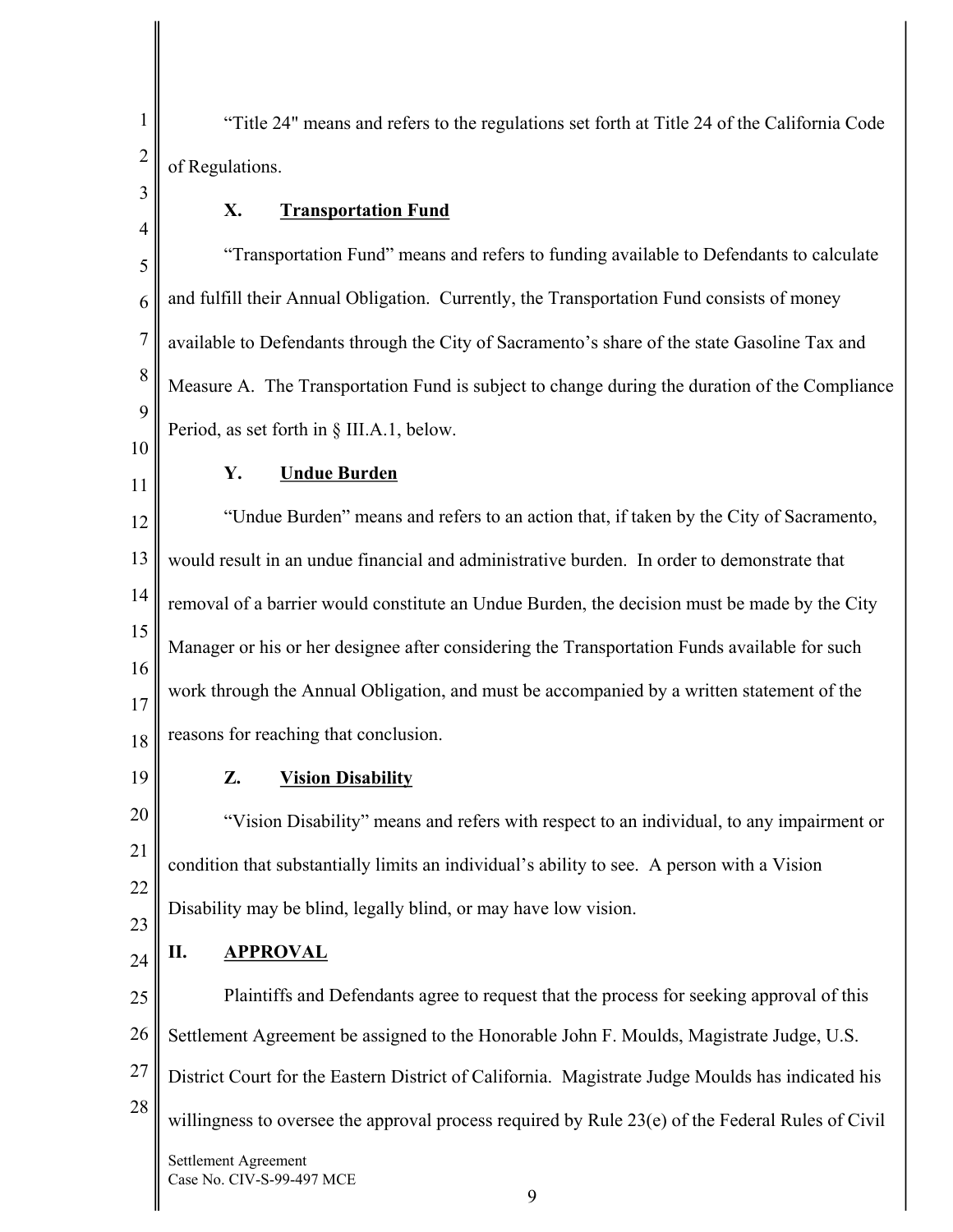1 2 3 4 5 6 7 8 9 10 11 12 13 14 15 16 17 18 19 20 21 22 23 24 25 26 27 28 Procedure, and he possesses knowledge of this case's history and an understanding of the numerous technical and legal issues presented in this case. //// //// **A. Joint Approval Action**  Within 30 days following the Sacramento City Council's approval of this Agreement, the Parties shall jointly move the Court for an Order granting Preliminary Approval to this Agreement and setting a hearing for Final Approval, allowing for notice as set by the Court. **B. Notice to the Class**  The City shall issue a Settlement Notice in the form attached hereto as Exhibit A, advising the Class of the terms of the proposed Settlement Agreement and their right to object to the proposed Settlement Agreement, within 30 days after Preliminary Approval. This notice shall be (1) published in the legal notices section of the *Daily Recorder*, Sacramento's newspaper of record and (2) mailed via U.S. mail and/or email to all known class members. **C. Objections**  Any Class Member may object to the proposed Settlement Agreement by filing with the Clerk of the Court a written objection ("Objection") filed or postmarked no later than a date set by the Court in this case after Preliminary Approval of the Settlement Agreement. Only such objecting Class Members shall have the right, if they seek it in their Objection, to present objections orally at the Fairness Hearing. **D. No Opt-Out Right for Class Members**  Because this settlement resolves only class claims for declaratory and injunctive relief, as well as claims for damages by the individual named plaintiffs, and it does not provide for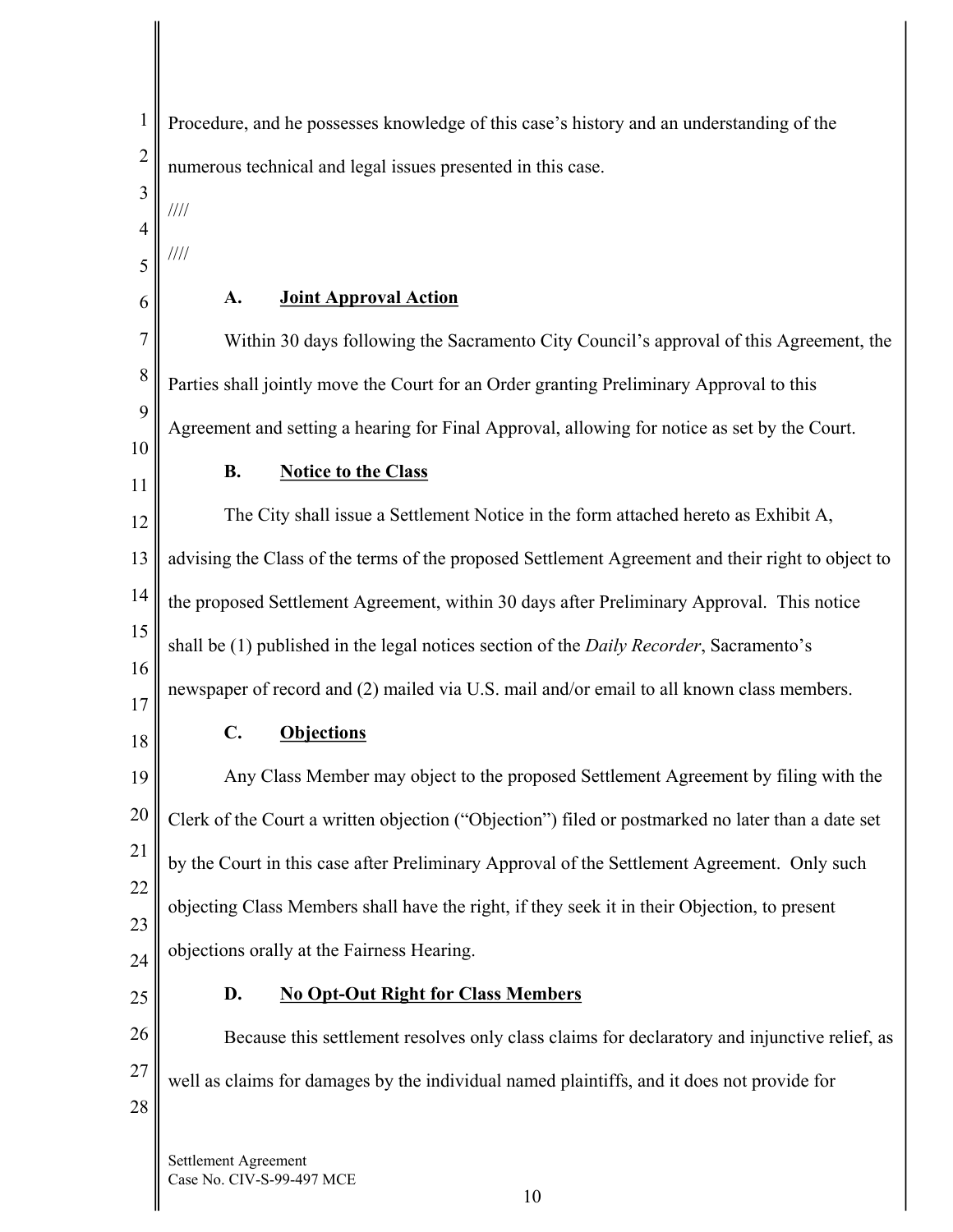3 damages for any individual Class Member, nor does it release any claims an individual Class Member may have for damages, no Class Member may opt out of the terms of this Settlement Agreement.

5

///

4

1

2

6

7

#### **E. Fairness Hearing**

8 The Court shall hold a hearing to establish the fairness of the Settlement Agreement and 9 to decide whether there shall be Final Approval of the Settlement Agreement. This hearing will 10 take place at a date to be set by the Court, allowing for a period of notice to the Class as the 11 Court may direct.

- 12
- 13

## **III. INJUNCTIVE RELIEF**

14 15 16 17 18 The Parties hereby agree that, conditioned upon entry of Final Approval, Defendants shall do the following in order to provide access along Pedestrian Rights of Way, including Program Access and compliance with new construction/alteration requirements, in the City of Sacramento.

19

#### **A. Annual Obligation**

20 21 22 23 24 25 26 27 28 For the term of the Agreement, the City of Sacramento will dedicate funding in an amount equal to twenty percent (20%) of its Transportation Fund annually to the installation of Compliant Curb Ramps at intersections and to the removal of access barriers along Pedestrian Rights of Way. The Annual Obligation may be used to pay for curb ramp installation, barrier removal work, and other accessibility work performed at the expense of the City concerning Pedestrian Rights of Way. Such work may be performed by outside contractors, City employees, or by a combination of both. To the extent that additional funding for access improvements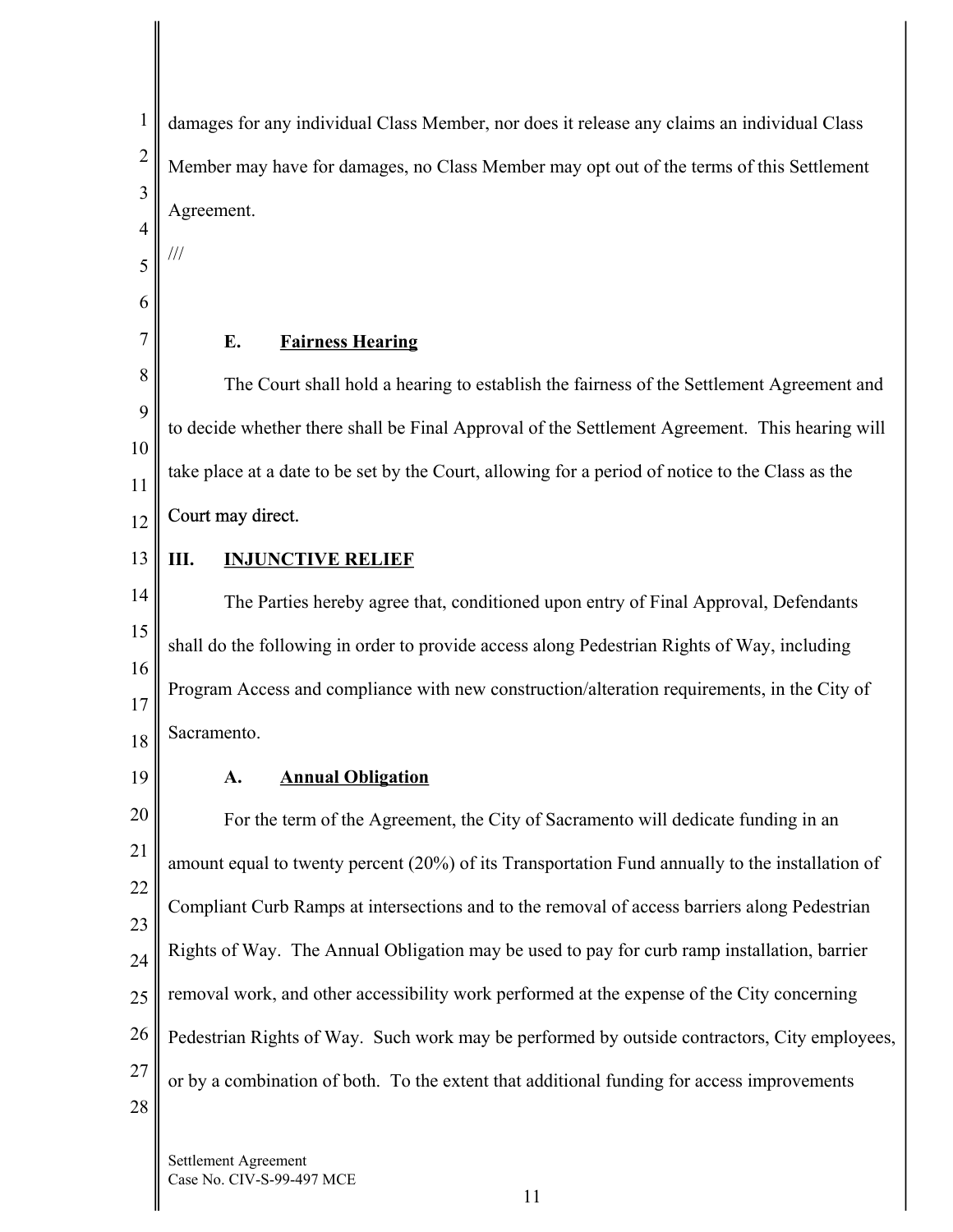1 2 3 within the Pedestrian Rights of Way is provided through other sources such as developers, property owners, or affected Third Party Entities, such funding will supplement the City's Annual Obligation.

4 5

#### **1. Funding for Annual Obligation**

6 7 8 9 10 11 12 13 14 15 The Transportation Fund is defined as, and currently consists of (1) money allocated to the City via the California Gas Tax and (2) money allocated to the City from Measure A. Measure A is a ballot initiative for the funding of transportation improvements and programs through the levy of a one-half cent sales tax. It was approved in 1988 by Sacramento County voters, for a twenty (20) year period and will expire in 2008. If Measure A is renewed at any time or if an equivalent replacement funding source is identified to replace Measure A Sales Tax funds during the Compliance Period, the eligible portion of this funding source, consisting of all unrestricted funding available for transportation projects, will be incorporated into the Transportation Fund for purposes of the Agreement

16 17

#### **2. Barriers to be Addressed**

18 19 The funding provided through the City's Annual Obligation will be used to address the following types of access barriers:

| 20 | a. | Compliant Curb Ramps at intersections. Curb Ramps will be            |
|----|----|----------------------------------------------------------------------|
| 21 |    | constructed or reconstructed to comply with state and/or federal     |
| 22 |    | law (whichever provides the higher access standard) in place at the  |
| 23 |    |                                                                      |
| 24 |    | time of construction. Specifically with regard to Detectible         |
| 25 |    | Warnings for people with Vision Disabilities, current law requires   |
| 26 |    | the installation of truncated domes at all locations where sidewalks |
| 27 |    | intersect vehicular ways.                                            |
| 28 |    |                                                                      |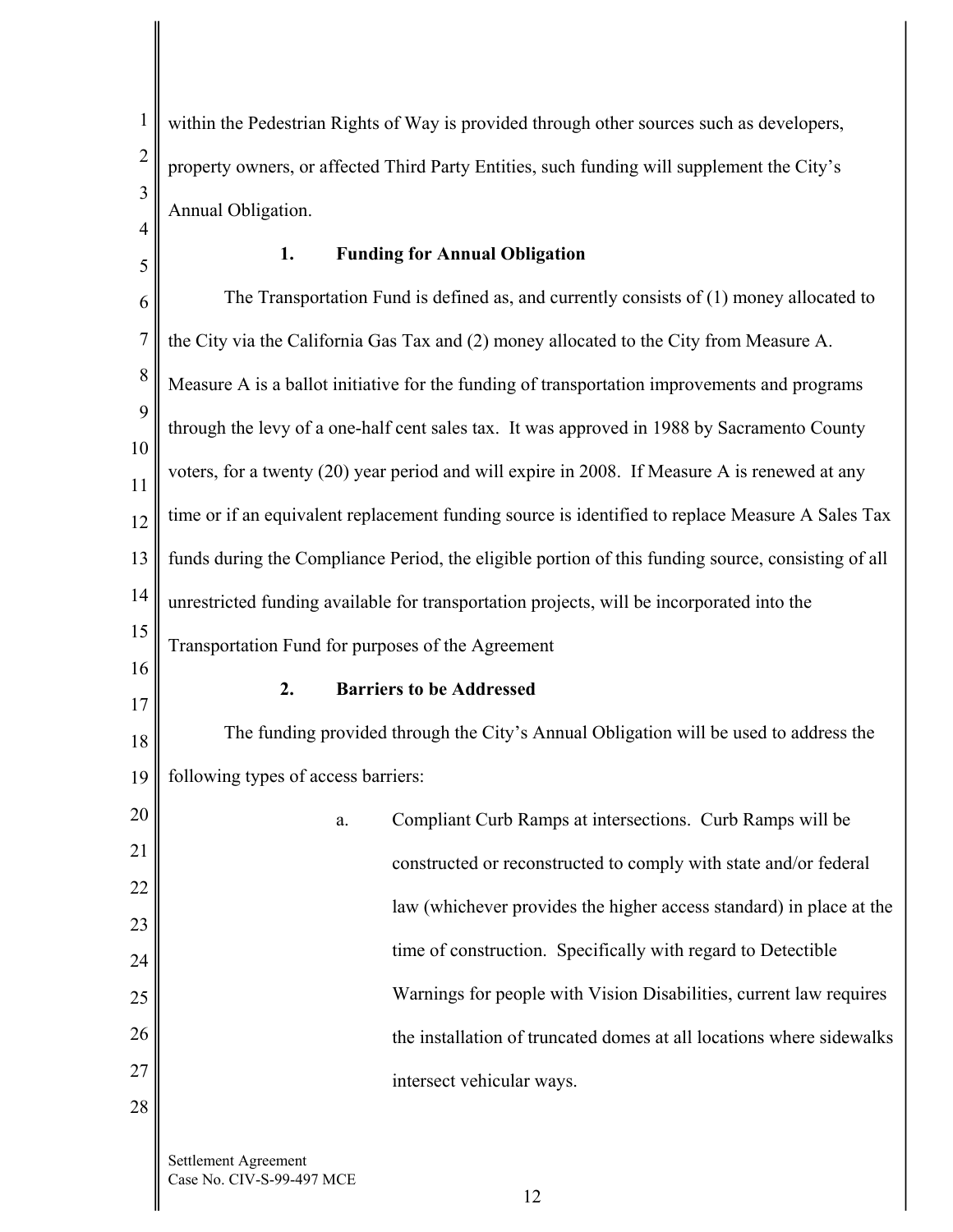| 1              | b.                                                | Crosswalk access. Crosswalks will be made accessible through               |
|----------------|---------------------------------------------------|----------------------------------------------------------------------------|
| $\overline{2}$ |                                                   | removal of abrupt changes in level affecting the path of travel            |
| 3              |                                                   | across the street, as well as development or maintenance of a              |
| 4<br>5         |                                                   | policy concerning installation of audible pedestrian signals and           |
| 6              |                                                   | ensuring that pedestrian crossing controls meet ADAAG and Title            |
| 7              |                                                   | 24 access standards, including reflector strips as required by             |
| 8              |                                                   | Title 24 § 1117B.5.10. The Parties agree that the reflector strip          |
| 9              |                                                   | requirement can be satisfied using reflectorized paint. Crosswalk          |
| 10             |                                                   |                                                                            |
| 11             |                                                   | access does not require any effort to remove slopes or cross slopes        |
| 12             |                                                   | consistent with the slope of the street for vehicle traffic and/or         |
| 13             |                                                   | drainage.                                                                  |
| 14             | $\mathbf{c}$ .                                    | Obstacles in the Pedestrian Right of Way. Obstacles that narrow            |
| 15             |                                                   | the pedestrian pathway to less than 32" will be removed or                 |
| 16<br>17       |                                                   | relocated.                                                                 |
| 18             | d.                                                | Abrupt changes of level. Changes of level of greater than $\frac{1}{2}$ ", |
| 19             |                                                   | whether caused by tree roots or any other deterioration or                 |
| 20             |                                                   | displacement of the surface of the Pedestrian Right of Way, will be        |
| 21             |                                                   | remedied by providing a ramp with an appropriate slope or by               |
| 22             |                                                   | creating a level path of travel.                                           |
| 23             |                                                   |                                                                            |
| 24             | e.                                                | Overhanging obstacles. Overhanging obstacles, defined by                   |
| 25             |                                                   | ADAAG $\S$ 4.4.2 and Title 24 $\S$ 2-3326(b) as objects hanging            |
| 26             |                                                   | below 80", that are not detectible to a blind pedestrian using a           |
| 27             |                                                   |                                                                            |
| 28             |                                                   |                                                                            |
|                | Settlement Agreement<br>Case No. CIV-S-99-497 MCE |                                                                            |

 $\mathsf{l}$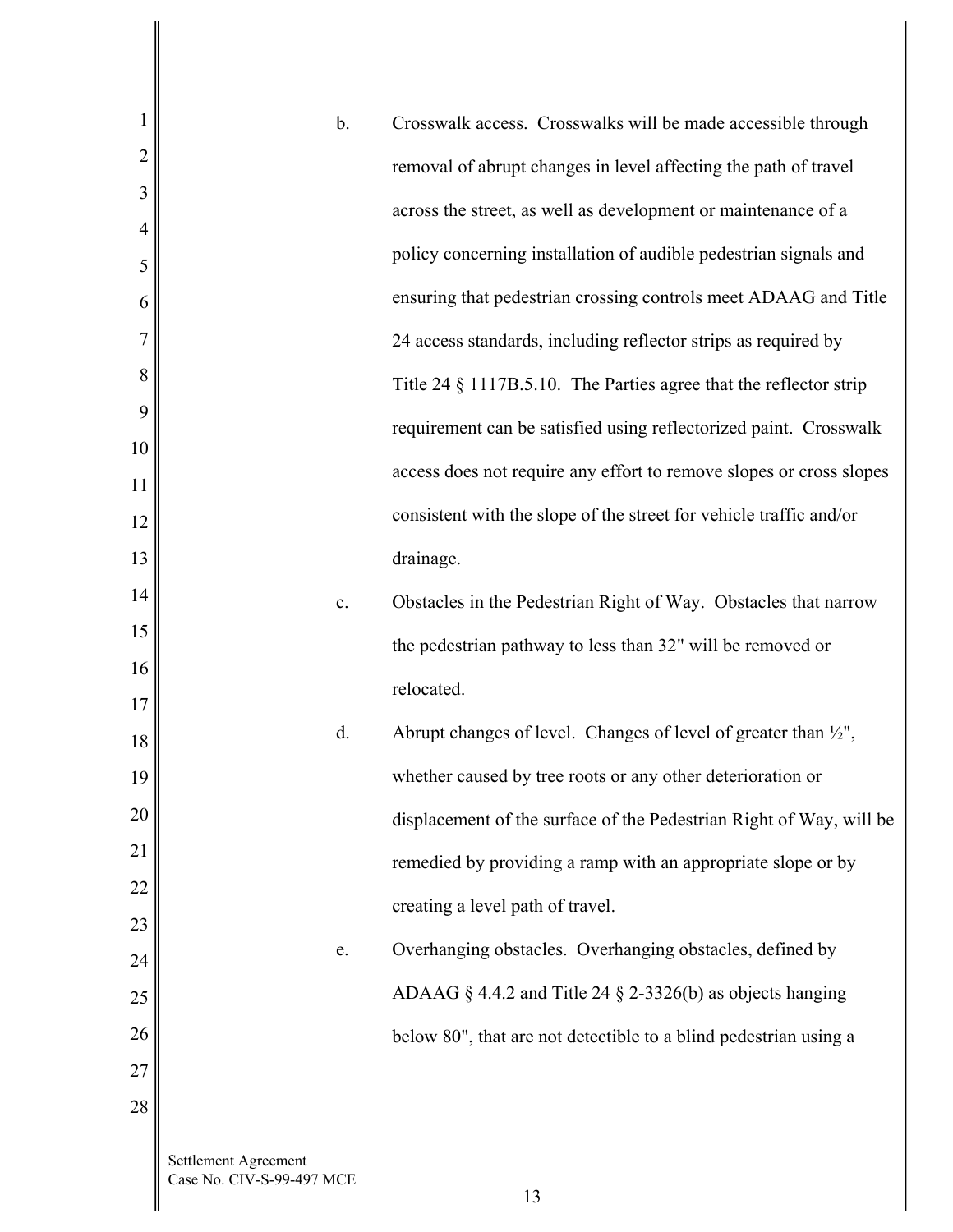| 1              | cane, will be removed or else detectible warnings will be provided                                  |
|----------------|-----------------------------------------------------------------------------------------------------|
| $\overline{2}$ | to alert blind pedestrians to their presence.                                                       |
| 3              | f.<br>Excessive cross slopes. Excessive cross slopes perpendicular to                               |
| 4              | the primary direction of travel along the Pedestrian Right of Way,                                  |
| 5              | whether caused by driveways crossing the Pedestrian Right of Way                                    |
| 6              |                                                                                                     |
| 7              | or any other reason, will be removed. Cross slopes of greater than                                  |
| 8<br>9         | 3.3% that extend for a distance of greater than 15' or that exist at                                |
| 10             | locations where the running slope exceeds 5% have priority for                                      |
| 11             | removal as severe barriers. At other locations, cross slopes of                                     |
| 12             | greater than 4% have priority for removal as severe barriers.                                       |
| 13             | 3.<br><b>Duration of Annual Obligation</b>                                                          |
| 14             | The Annual Obligation will remain in effect for up to 30 years following Final Approval.            |
| 15             | The City may petition under $\S$ III(F) of this Agreement to have its obligation declared complete, |
| 16             | and to have this Agreement dissolved, at any time based on a showing that it provides Program       |
| 17<br>18       | Access to Pedestrian Rights of Way in the City of Sacramento. Alternatively, the Agreement          |
| 19             | will dissolve automatically thirty (30) years after Final Approval, unless a dispute is pending at  |
| 20             | that time under the Dispute Resolution Process. If a dispute is pending at the time this            |
| 21             | Agreement would otherwise dissolve, the Agreement will remain in effect with respect to the         |
| 22             | issues under dispute until the dispute is resolved and any obligations set forth as part of dispute |
| 23             | resolution are implemented.                                                                         |
| 24<br>25       | <b>Project Prioritization</b><br>4.                                                                 |
| 26             | Projects to install Compliant Curb Ramps and to improve access along Pedestrian Rights              |
| 27             |                                                                                                     |
| 28             | of Way will be prioritized by the City in accordance with the following general principles:         |
|                | Settlement Agreement<br>Case No. CIV-S-99-497 MCE<br>14                                             |

 $\mathsf{l}$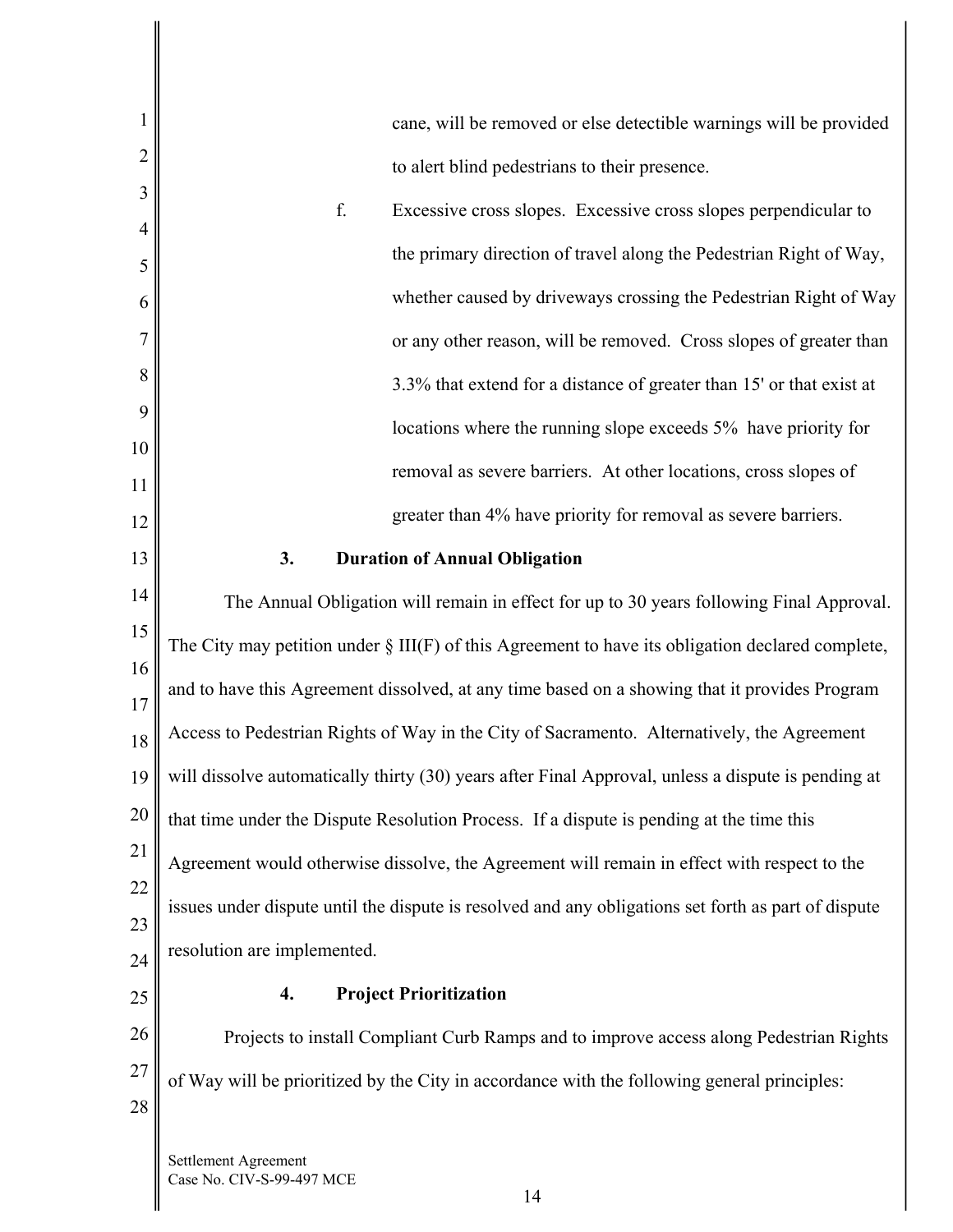| 1              | a.                                                | Requests for installation of a Compliant Curb Ramp or removal of      |
|----------------|---------------------------------------------------|-----------------------------------------------------------------------|
| $\overline{2}$ |                                                   | a specific barrier or barriers from a Class Member will have          |
| 3              |                                                   | highest priority;                                                     |
| 4              | b.                                                | After requests, priority will be given to walkways serving: (i) State |
| 5<br>6         |                                                   | and local government offices and facilities, (ii) important           |
| $\overline{7}$ |                                                   | transportation corridors, (iii) places of public accommodation such   |
| 8              |                                                   |                                                                       |
| 9              |                                                   | as commercial and business zones, (iv) facilities containing          |
| 10             |                                                   | employers, and (v) walkways serving other areas such as               |
| 11             |                                                   | residential neighborhoods and undeveloped areas of the City.          |
| 12             | $\mathbf{C}.$                                     | In all planned projects, consideration will also be given to the      |
| 13             |                                                   | severity of existing barriers and overall efficiency of project work. |
| 14             |                                                   | This means, for example, that work done to respond to a request       |
| 15             |                                                   | may be expanded to address additional severe barriers nearby,         |
| 16             |                                                   | even if such barriers are not located in a high priority zone, if the |
| 17             |                                                   | City determines that this would be an efficient use of funding from   |
| 18<br>19       |                                                   | the Annual Obligation. This also means that the City can              |
| 20             |                                                   | determine that it is the most appropriate use of funds from the       |
| 21             |                                                   |                                                                       |
| 22             |                                                   | Annual Obligation to address severe barriers in lower priority        |
| 23             |                                                   | areas than to remove all barriers in higher priority areas before     |
| 24             |                                                   | advancing.                                                            |
| 25             | d.                                                | The City intends to set forth prioritization guidelines consistent    |
| 26             |                                                   | with these general principles as part of a revised Transition Plan    |
| 27             |                                                   | for Curb Ramps and Pedestrian Rights of Way.                          |
| 28             |                                                   |                                                                       |
|                | Settlement Agreement<br>Case No. CIV-S-99-497 MCE | 15                                                                    |

 $\mathbf{I}$ 

 $\parallel$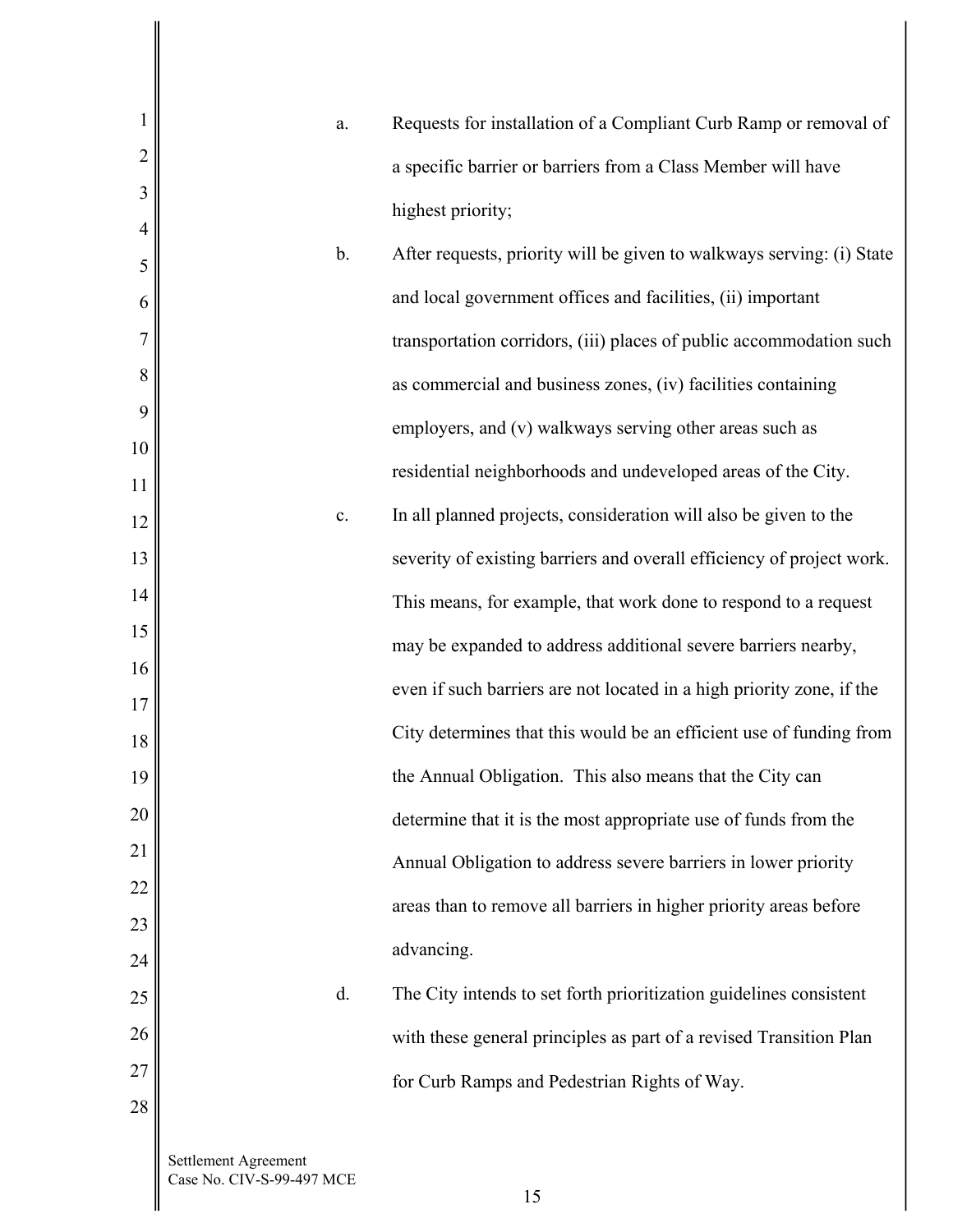| 1              | e.                                         | The City may develop its own procedures, including but not              |
|----------------|--------------------------------------------|-------------------------------------------------------------------------|
| $\overline{2}$ |                                            | limited to the process set forth at $\S$ III(F), below, to set specific |
| 3              |                                            | annual project plans consistent with these general guidelines.          |
| 4              | 5.                                         | <b>Limitations on Annual Obligation</b>                                 |
| 5<br>6         | a.                                         | Under no circumstances will the City be obligated to initiate           |
| 7              |                                            | eminent domain proceedings against a residential property owner         |
| 8              |                                            |                                                                         |
| 9              |                                            | in order to remove barriers. However, if the City incurs costs to       |
| 10             |                                            | obtain property rights through actions other than eminent domain        |
| 11             |                                            | proceedings against a residential property owner, such costs shall      |
| 12             |                                            | be charged to the Annual Obligation.                                    |
| 13             | $b$ .                                      | Under no circumstances will the City be obligated to remove any         |
| 14             |                                            | barrier if removal of such barrier would create an Undue Burden or      |
| 15             |                                            | a Fundamental Alteration, or if removal of such barrier would be        |
| 16<br>17       |                                            | Technically Infeasible. To the extent that the City determines that     |
| 18             |                                            | it would be an Undue Burden or Fundamental Alteration to remove         |
| 19             |                                            | a particular barrier, or that removal of a particular barrier would be  |
| 20             |                                            | Technically Infeasible, it must include such a determination in its     |
| 21             |                                            | regular reports as described in § IV, below.                            |
| 22             | c.                                         | If an anticipated source of supplemental funding, such as               |
| 23             |                                            |                                                                         |
| 24             |                                            | contributions from adjacent property owners described in § III.C,       |
| 25             |                                            | below, becomes unavailable so that costs of barrier removal work        |
| 26             |                                            | must be paid by the City, the costs to the City will be counted         |
| 27             |                                            | toward satisfaction of the City's Annual Obligation.                    |
| 28             |                                            |                                                                         |
|                | Settlement Agreement<br>$CIV$ C 00 407 MCE |                                                                         |

Case No. CIV-S-99-497 MCE

 $\mathsf{l}$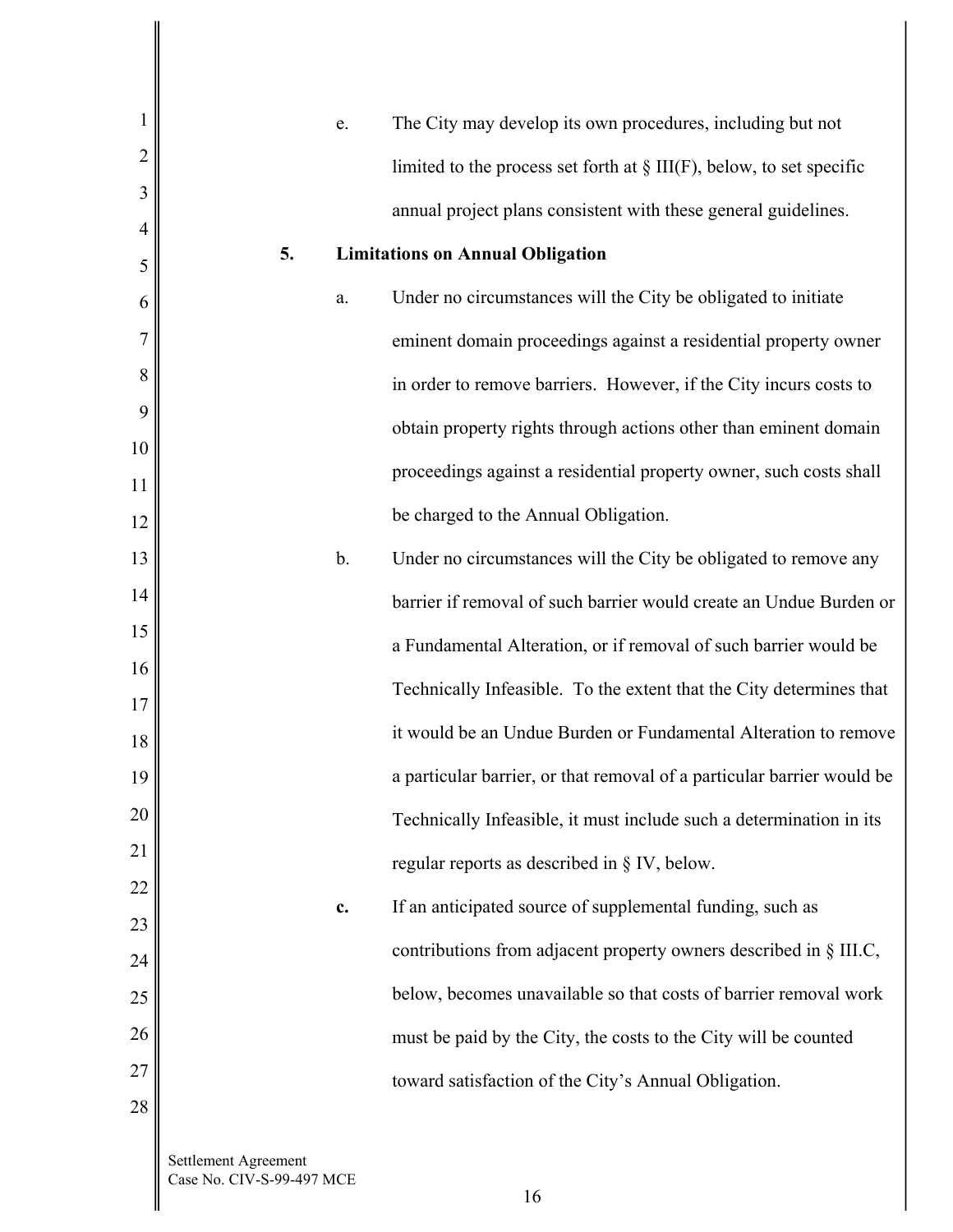# 2

1

#### **B. Third Party Contributions**

3 4 5 6 7 8 9 10 11 12 Certain barriers in the Pedestrian Right of Way involve elements under the control of entities other than the City of Sacramento. The Parties agree to work cooperatively to seek funding or participation in barrier removal work from such Third Party Entities. The Parties anticipate that the types of barriers most affected by elements under the control of Third Party Entities will be obstacles in the Pedestrian Right of Way and obstacles that affect the ability of the City to provide Compliant Curb Ramps. Any contributions of money for barrier removal work by Third Party Entities, or any work done by such Third Party Entities to remove barriers, will supplement the work done through the City's Annual Obligation, and will not reduce the scope of the Annual Obligation.

13

#### **C. Fixes by Property Owners**

14 15 16 17 18 19 20 21 22 23 24 25 26 27 28 Under the Sacramento Municipal Code property owners are currently required to maintain their sidewalks in such a way that they do not impede public access, pose a safety hazard, endanger persons or property, or interfere with public convenience. The City maintains a Sidewalk Maintenance Program which provides private property owners a sidewalk and driveway inspection in the front of their property, free of charge, by a City inspector. If repairs are required, the property owner can either do the work, hire a licensed contractor or request that the City do the repairs and then bill the private property owner. When private property owners fail to fix problem sidewalks after being notified by the City, the City may make required repairs and place a lien on the property owner's lot or lots to recoup costs, if necessary. The Parties anticipate that the City's ongoing use of this program will result in the removal of certain abrupt changes in level on sidewalks. Any access barriers removed through the Sidewalk Maintenance Program for which the City receives reimbursement will supplement the work done through the City's Annual Obligation, and will not reduce the scope of the Annual Obligation.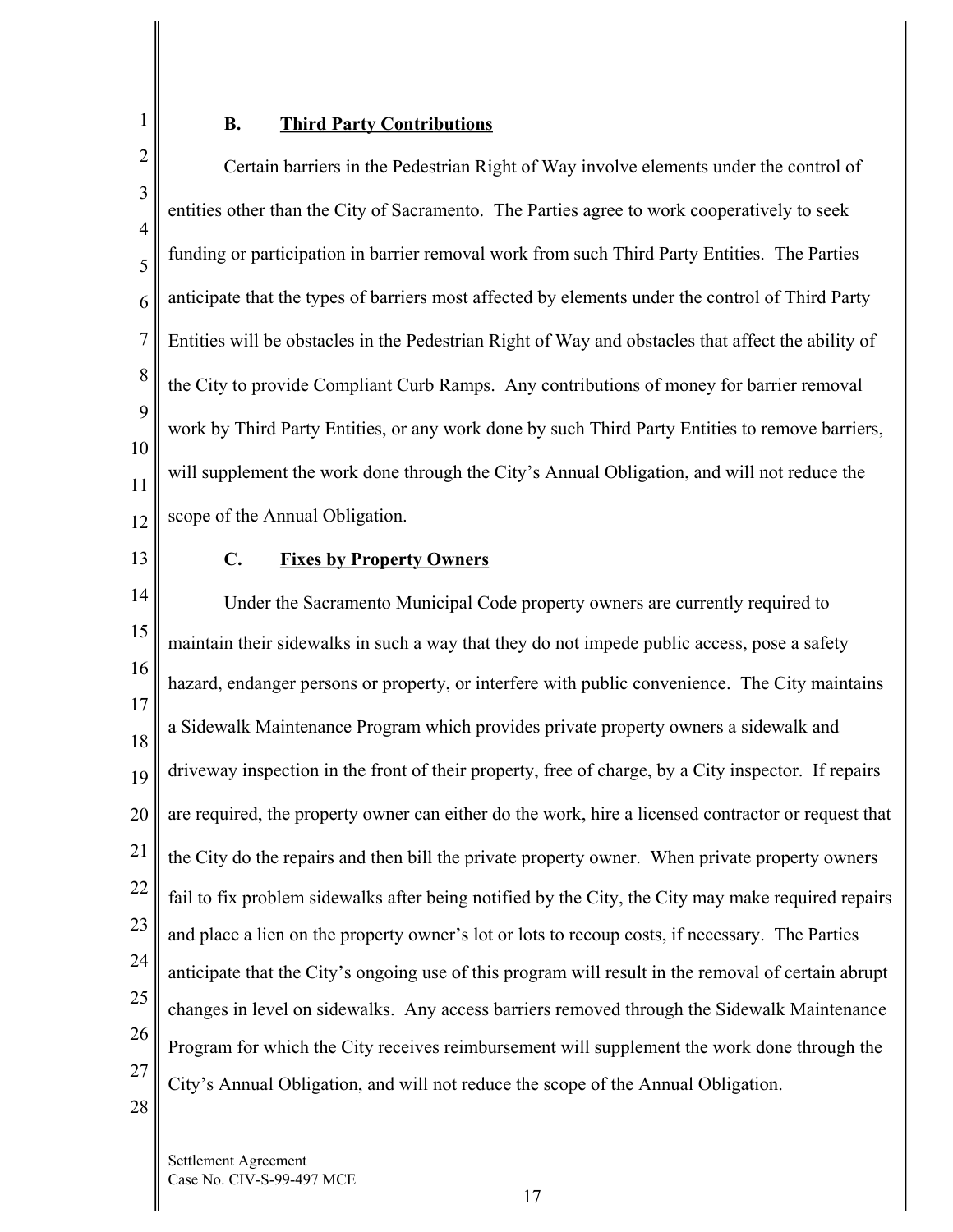#### **D. New Construction and Alterations**

2 3 4 5 6 7 8 9 10 11 In addition to the making existing Pedestrian Rights of Way accessible, the City will ensure that all newly constructed Pedestrian Rights of Way are accessible and served by Compliant Curb Ramps. The City will also ensure that streets being resurfaced as part of its annual maintenance efforts are served by Compliant Curb Ramps and have appropriate crosswalk access. Any work performed or paid for by third parties to make Pedestrian Rights of Way accessible as part of any new construction or alteration project will be in addition to the City's Annual Obligation. Any work described in this section that is performed or paid for by the City shall be considered as part of the Annual Obligation. The Parties agree that work done at specific locations to remove access barriers does not trigger the alteration requirement set forth in federal and state access laws.

12 13

1

#### **E. Old Sacramento Excluded**

14 15 16 17 18 The Parties specifically exclude that portion of the City of Sacramento known as "Old Sacramento" from all injunctive relief requirements of this Agreement, as well as all releases. The Parties agree that this Agreement does not affect in any way the City's obligation to comply with the terms of the settlement agreement in *McIver v. City of Sacramento*, Case No. CIV-S-00- 2078 WBS (E.D. Cal.), which was entered into on February 19, 2002.

19

#### **F. Petition for Early Conclusion of Compliance Period**

20 21 22 23 24 25 26 27 28 If the City believes that it has installed compliant Curb Ramps and removed access barriers such that it provides Program Access to Pedestrian Rights of Way in compliance with the ADA and California law prior to the date upon which this Agreement is due to expire, the City may bring a noticed motion to the Court at any time asking for this Agreement to be terminated. A motion brought under this provision should contain: (1) Information supporting the City's contention that it provides Program Access to Pedestrian Rights of Way; (2) Information showing that the City has plans or procedures in place to ensure that it will respond to issues concerning access to the Pedestrian Rights of Way in an ongoing manner; and (3) Any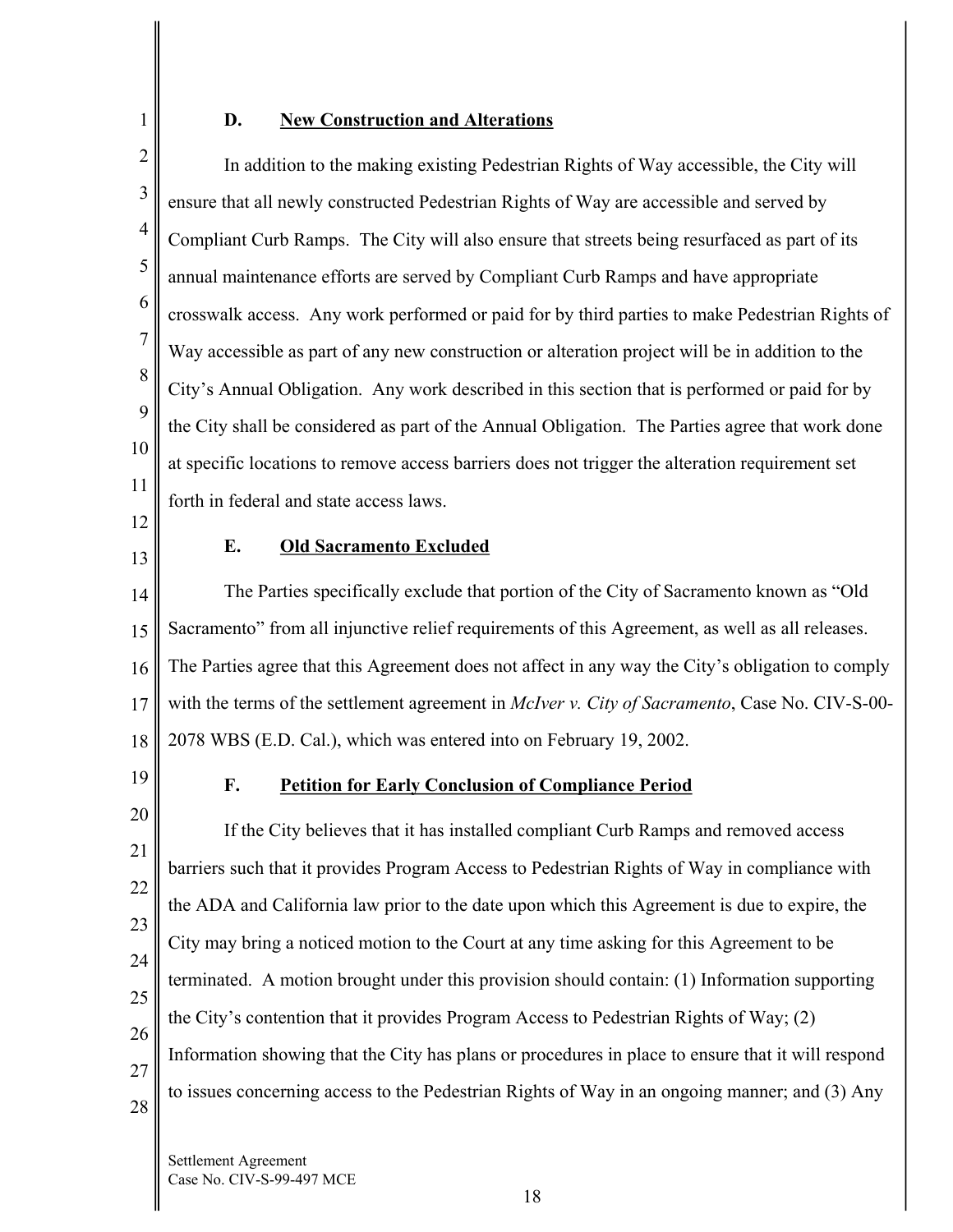1 2 3 4 other information the City believes appropriate to support its motion. Prior to filing such a motion, the City may provide the same information to Class Counsel for review. Class Counsel, at its discretion, may oppose a motion to terminate the Agreement or may support such a motion.

#### **IV. REPORTS AND MONITORING**

6 7

5

#### **A. Yearly Report From City's Public Works Department on Projects to Implement This Agreement In Following Year**

8 9 10 11 12 13 14 15 16 17 18 Each year until the end of the Compliance Period, the City shall provide a report setting forth a prospective plan of projects the City shall undertake to make Pedestrian Rights of Way accessible in the upcoming year. The City may develop such a prospective plan as it deems to be appropriate, subject to the general requirements regarding prioritization set forth in  $\S$  III(A)(4), above. The City intends to use the following process to develop its annual project plan: (1) The City Public Works Department shall prepare a report detailing the projects for making Pedestrian Rights of Way accessible in the upcoming year; (2) such report shall be submitted to the City's ADA Advisory Commission which will make pedestrian access improvement recommendations concerning the report; (3) the report and recommendations shall be provided to the City Council, which will approve or disapprove of the projects proposed for the following year.

19

#### **B. Two Semi-Annual Reports On Work Completed By City**

20 21 22 Twice each year, the City will prepare a report describing the actual work done to implement this Agreement during the previous six months. In addition to summaries of work done by the City, the semi-annual reports will also include:

23 24

25

26

27

28

- 1. A summary or listing of all written complaints or requests for removal of particular barriers received since the prior report
- 2. Summaries of work done to ensure access and/or remove access barriers in conjunction with new construction and or alterations along Pedestrian Rights of Way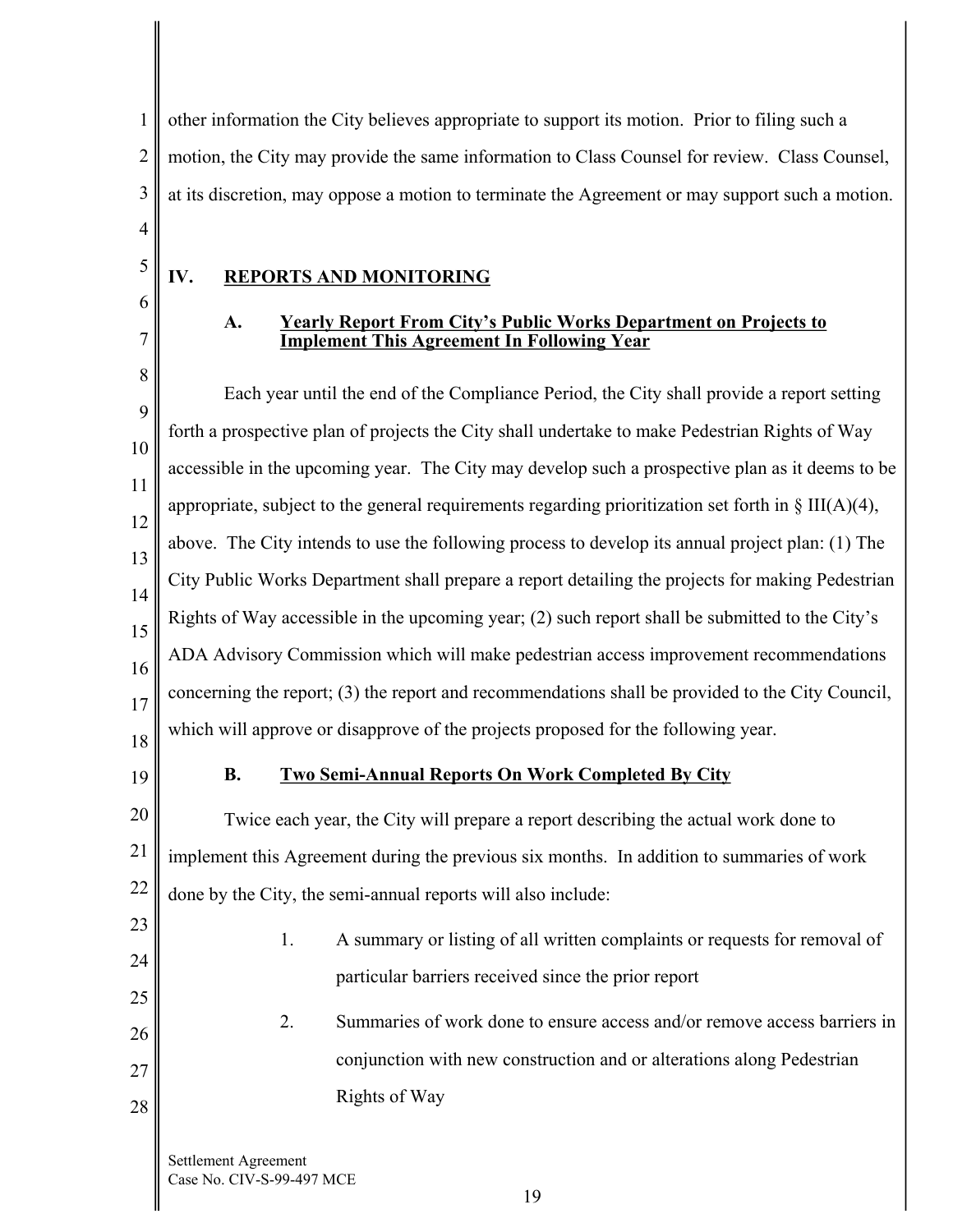| 1              |                                                   | 3. | A list of all barriers, if any, for which the City asserts that it has a                      |
|----------------|---------------------------------------------------|----|-----------------------------------------------------------------------------------------------|
| $\overline{2}$ |                                                   |    | appropriate basis (Technical Infeasibility, Undue Burden, or Fundamental                      |
| 3              |                                                   |    | Alteration) for excusing installation of a Compliant Curb Ramp or                             |
| 4              |                                                   |    | removal of an access barrier. If the City asserts that it would be an Undue                   |
| 5              |                                                   |    | Burden or Fundamental Alteration to remove a barrier, or that removal of                      |
| 6              |                                                   |    | a barrier would be Technically Infeasible, the City will include in the                       |
| 7              |                                                   |    | report a written statement by the head of the Department of Public Works                      |
| 8              |                                                   |    | (or his or her designee) providing the reasons for reaching that conclusion,                  |
| 9              |                                                   |    | including his or her consideration of all resources available through the                     |
| 10             |                                                   |    | Annual Obligation.                                                                            |
| 11             |                                                   | 4. | The contributions of Third-Party Entities to remove access barriers along                     |
| 12             |                                                   |    | Pedestrian Rights of Way, whether such contributions took the form of                         |
| 13             |                                                   |    | funding for barrier removal work or work done separately by the Third                         |
| 14<br>15       |                                                   |    | Party Entity.                                                                                 |
| 16             |                                                   | 5. | Information regarding removal of barriers along Pedestrian Rights of Way                      |
| 17             |                                                   |    | through the Sidewalk Maintenance Program of the City Public Works                             |
| 18             |                                                   |    | Department.                                                                                   |
| 19             | $\mathbf{C}$ .                                    |    | <b>Copies of All Reports Generated In Compliance With This Agreement</b>                      |
| 20             |                                                   |    | <b>Shall Be Promptly Provided to Class Counsel and Outside Monitor</b>                        |
| 21             |                                                   |    | The reports described above in § IV.A-B, above, shall be provided to Class Counsel and        |
| 22             |                                                   |    | to the Outside Monitor (while the Outside Monitor is retained, as set forth in § IV.D, below) |
| 23             |                                                   |    | within 45 days after the end of the period covered by such documents.                         |
| 24             | D.                                                |    | <b>Inspections By An Agreed Upon Outside Monitor</b>                                          |
| 25             |                                                   | 1. | <b>Selection of an Outside Monitor</b>                                                        |
| 26             |                                                   |    |                                                                                               |
| 27             |                                                   |    | The City of Sacramento will retain the services of an outside consultant to monitor the       |
| 28             |                                                   |    | City's compliance with this Agreement for a period of three years. The consultant will be     |
|                | Settlement Agreement<br>Case No. CIV-S-99-497 MCE |    |                                                                                               |

 $\parallel$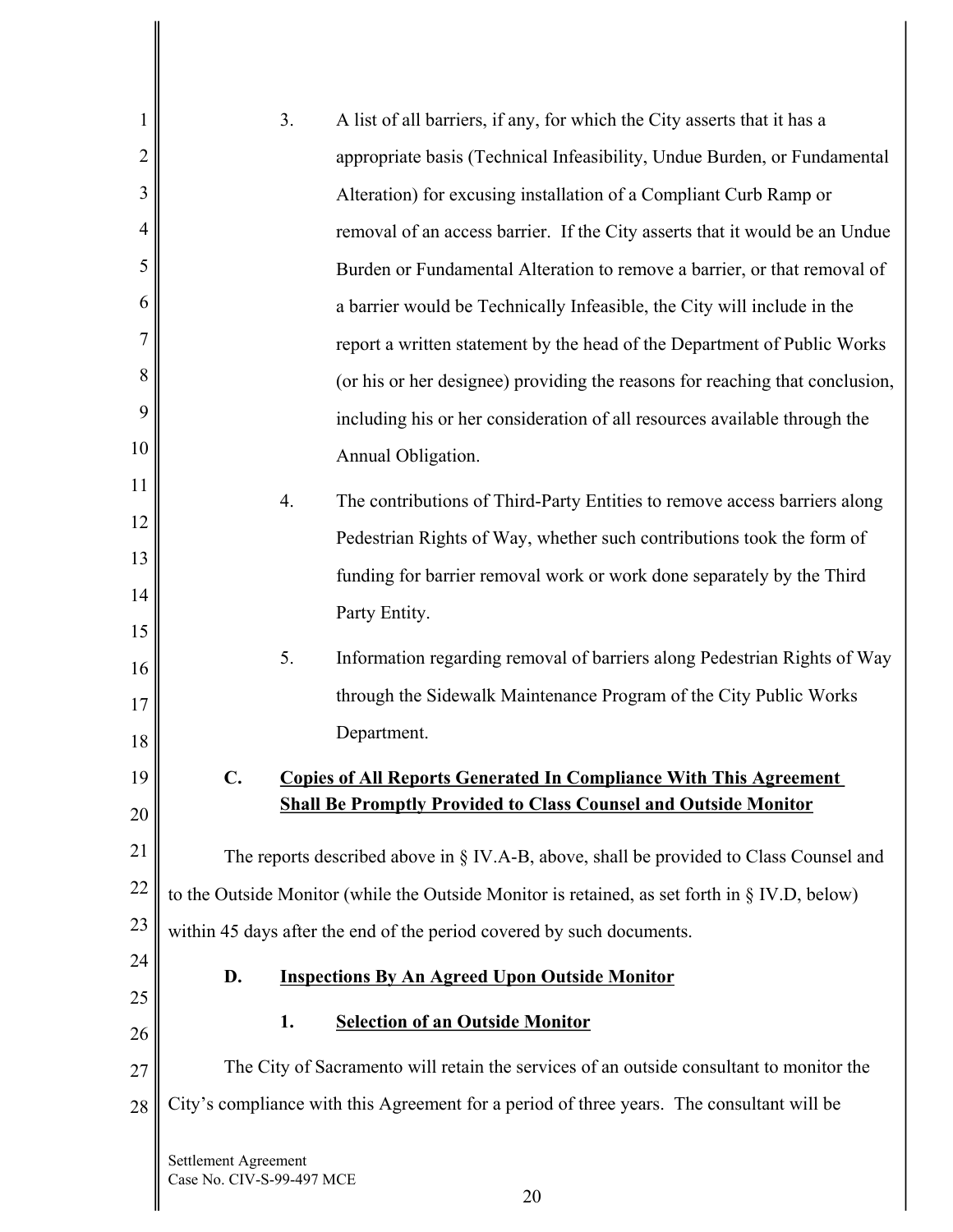1 2 3 4 selected by the City with the approval of Class Counsel. This term of outside monitoring can be extended by the Court for good cause shown. If at any time the Parties do not agree on a consultant to serve as the outside monitor, each party shall propose a qualified candidate to the Court and the Court will decide who will serve as the monitor.

5

6

#### **2. Monitoring Process**

7 8 9 10 11 12 13 14 15 16 17 During the period in which the Outside Monitor is retained, the Monitor will be provided with the reports required by § IV.A-B, above. Within 90 days after the production of each Semi-Annual Report, the Outside Monitor will inspect up to 10% of the Pedestrian Rights of Way at which barriers have been removed to ensure that such barrier removal is completed properly. Such inspections will determine whether there are remaining barriers at sites that were identified as having all barriers removed, or whether barrier removal work was not completed properly. At the end of the 90 day period, the Outside Monitor will produce a report containing his or her findings to the City and to Class Counsel; the City will have 30 days thereafter to remedy or make provision for removal of any identified remaining barriers or else to determine that there is a dispute regarding such barriers at any specific location. Any such dispute will be resolved through the Dispute Resolution Procedure set forth at § VIII, below.

18

#### **E. Costs of Monitoring Paid By City of Sacramento**

19 20 21 22 23 24 25 26 The costs of monitoring, including both payment to the Outside Monitor and attorneys' fees incurred by Class Counsel to review all reports, shall be paid by the City of Sacramento. During the period of time in which the Outside Monitor is retained, the City shall allocate up to \$30,000 annually for monitoring costs from funds separate from the funding dedicated to the Annual Obligation. Up to 10% of this monitoring fund, no more than \$3,000, may be paid to Class Counsel for review and analysis of information provided by the Outside Monitor and by the City. If payment for monitoring exceeds \$30,000 in any year, the remaining money shall be taken from the Annual Obligation Fund.

- 27
- 28

#### **F. City's Obligation After Outside Monitor's Term Ends**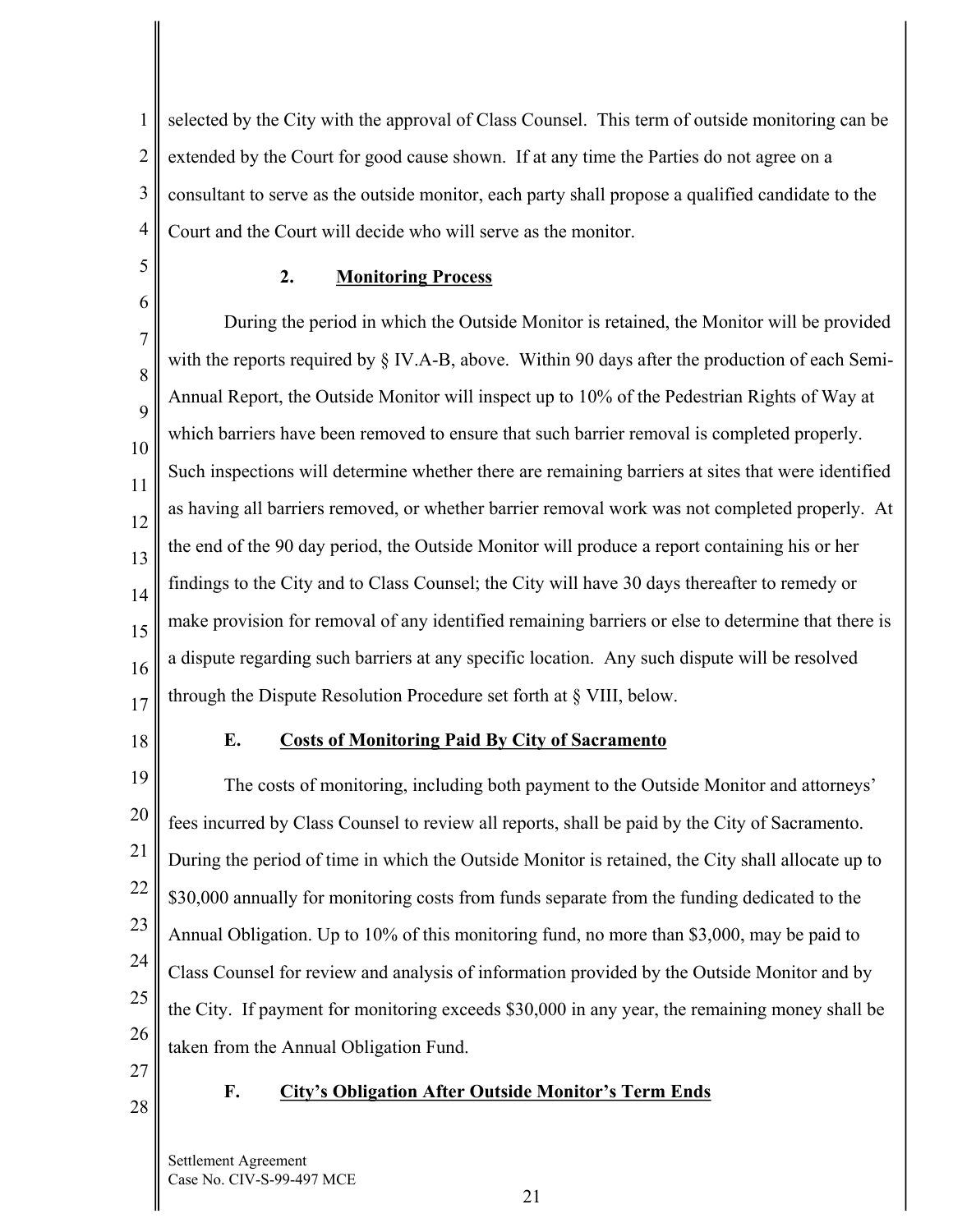1 2 3 4 5 After the term of the Outside Monitor expires, the City shall ensure that comparable review and reporting concerning the effectiveness and accuracy of barrier removal work takes place through internal monitoring. Any internal monitoring function used by the City shall generate reports at least semi-annually, and Class Counsel shall be provided a copy of these reports within 45 days after the end of the period covered by such documents.

6 7

8

# **V. DAMAGES FOR NAMED PLAINTIFFS**

## **A. Payments to Named Plaintiffs**

9 10 11 12 13 14 No later than 30 calendar days after Dismissal of this Action, City shall pay the total sum of \$80,000 in compensation for the individual claims for damages by the Named Plaintiffs under applicable federal and state access laws including California Civil Code §§ 51 and 54. Each of the Named Plaintiffs shall receive \$10,000 of said amount. City can satisfy this obligation of monetary payment to the Named Plaintiffs by delivering a check or checks to Class Counsel totaling \$80,000.

15

16

17

18

## **B. No Class Damages**

No monetary payments shall be made to the Class Members and no claims for damages by the Class or any Class Member except the Named Plaintiffs shall be released.

- 19 **VI. RELEASES**
- 20

#### **A. Named Plaintiffs' and Class Release of Injunctive Relief Claims**

21 22 23 24 25 26 27 28 Except as otherwise provided in this Settlement Agreement, and subject to the fulfillment of the conditions set forth in this Settlement Agreement, all Named Plaintiffs and Class Members, for themselves, their successors and their assigns, hereby release and forever discharge Defendants and their successors, assigns, officers, directors, and past and present agents, attorneys, employees, independent contractors, and owners ("Released Parties") from any and all claims for declaratory or injunctive relief raised in the Action under the Americans with Disabilities Act, the Rehabilitation Act of 1973, §§ 51 and 54 of the California Civil Code, and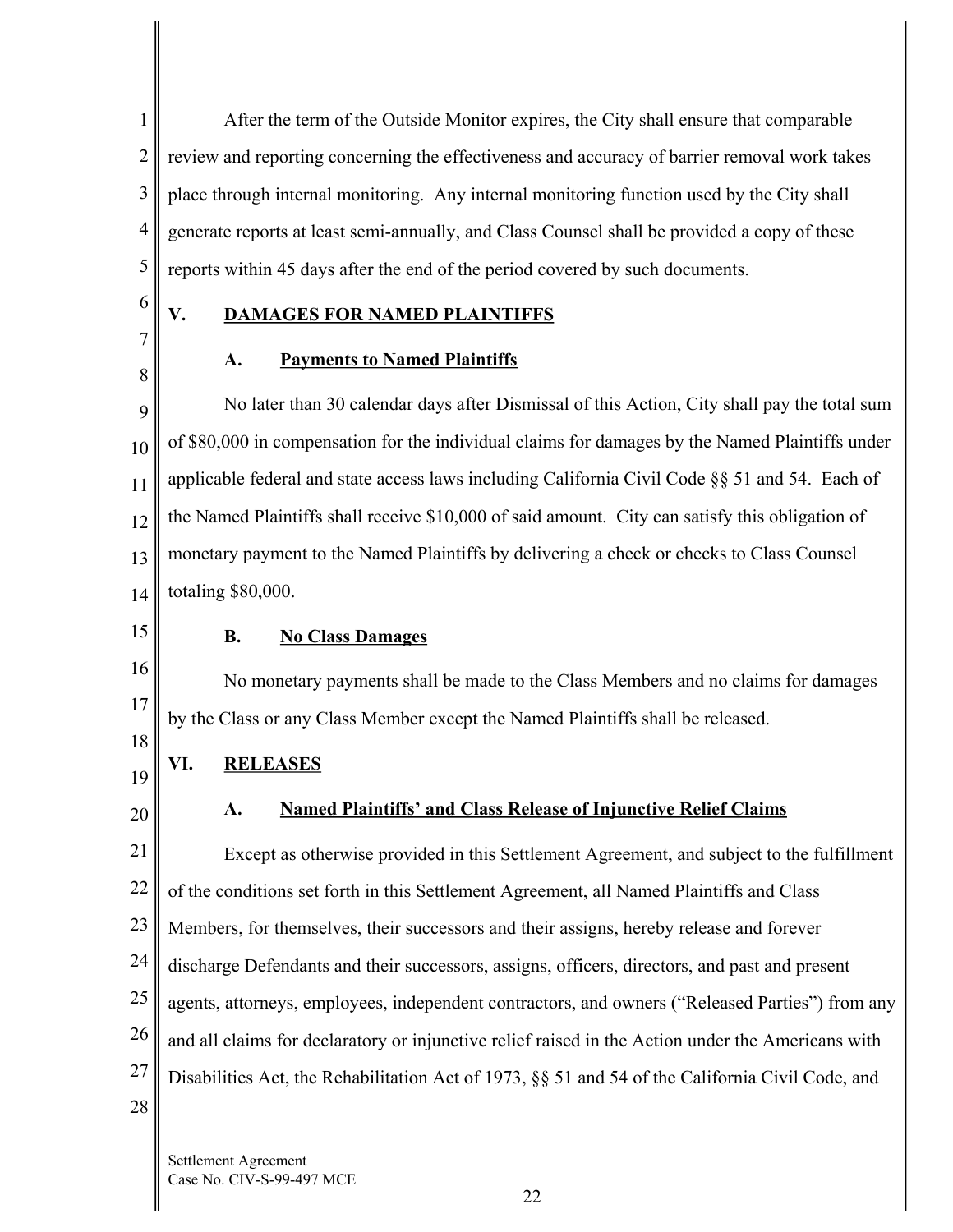1 §§ 4450 and 11135 of the California Government Code for the duration of the Compliance 2 Period.

3

# **B. Named Plaintiffs' Release of Damages Claims**

| 4                   | Except as otherwise provided in this Settlement Agreement, and subject to the payment                                                                      |
|---------------------|------------------------------------------------------------------------------------------------------------------------------------------------------------|
| 5                   | of funds as described in $\S V(A)$ , above, and in consideration of such payments, all Named                                                               |
| 6<br>$\overline{7}$ | Plaintiffs hereby release and forever discharge the Released Parties from any and all claims,                                                              |
| 8                   | demands, causes of action, obligations, damages and liabilities that have arisen at any time up                                                            |
| 9                   | through the Compliance Period that were or could have been asserted in this Action concerning                                                              |
| 10                  | access to Pedestrian Rights of Way in the City of Sacramento, whether based on statute,                                                                    |
| 11                  | regulation, contract, tort or other legal or equitable theory of recovery whatsoever, and whether                                                          |
| 12                  | known or unknown, however, this release shall not preclude any tort claim associated with any                                                              |
| 13                  | physical injury that might be suffered at any time following execution of this Agreement due to                                                            |
| 14                  | existing access barriers in the Pedestrian Rights of Way. Named Plaintiffs also waive California                                                           |
| 15                  | Civil Code § 1542, which provides in pertinent part:                                                                                                       |
| 16                  | A general release does not extend to claims which the creditor does not know or                                                                            |
| 17                  | suspect to exist in his favor at the time of executing the release, which if known<br>by him must have materially affected his settlement with the debtor. |
| 18                  |                                                                                                                                                            |
| 19                  | $\mathbf{C}$ .<br><b>No Release of Named Plaintiffs' Future Tort Damages</b>                                                                               |
| 20                  | Nothing in this Settlement Agreement shall be interpreted as a release by Named                                                                            |
| 21                  | Plaintiffs of any tort claim associated with any physical injury that might be suffered in the                                                             |
| 22                  | future due to existing access barriers in the Pedestrian Rights of Way.                                                                                    |
| 23                  | D.<br><b>No Release of Class Damages</b>                                                                                                                   |
| 24                  | Nothing in this Settlement Agreement shall be interpreted as a release of any claims for                                                                   |
| 25                  | damages by the Class and/or any Class Member except the Named Plaintiffs.                                                                                  |
| 26                  |                                                                                                                                                            |
| 27                  | <b>DISPUTE RESOLUTION</b><br>VII.                                                                                                                          |
| 28                  | <b>Jurisdiction</b><br>A.                                                                                                                                  |
|                     | Settlement Agreement                                                                                                                                       |
|                     | Case No. CIV-S-99-497 MCE                                                                                                                                  |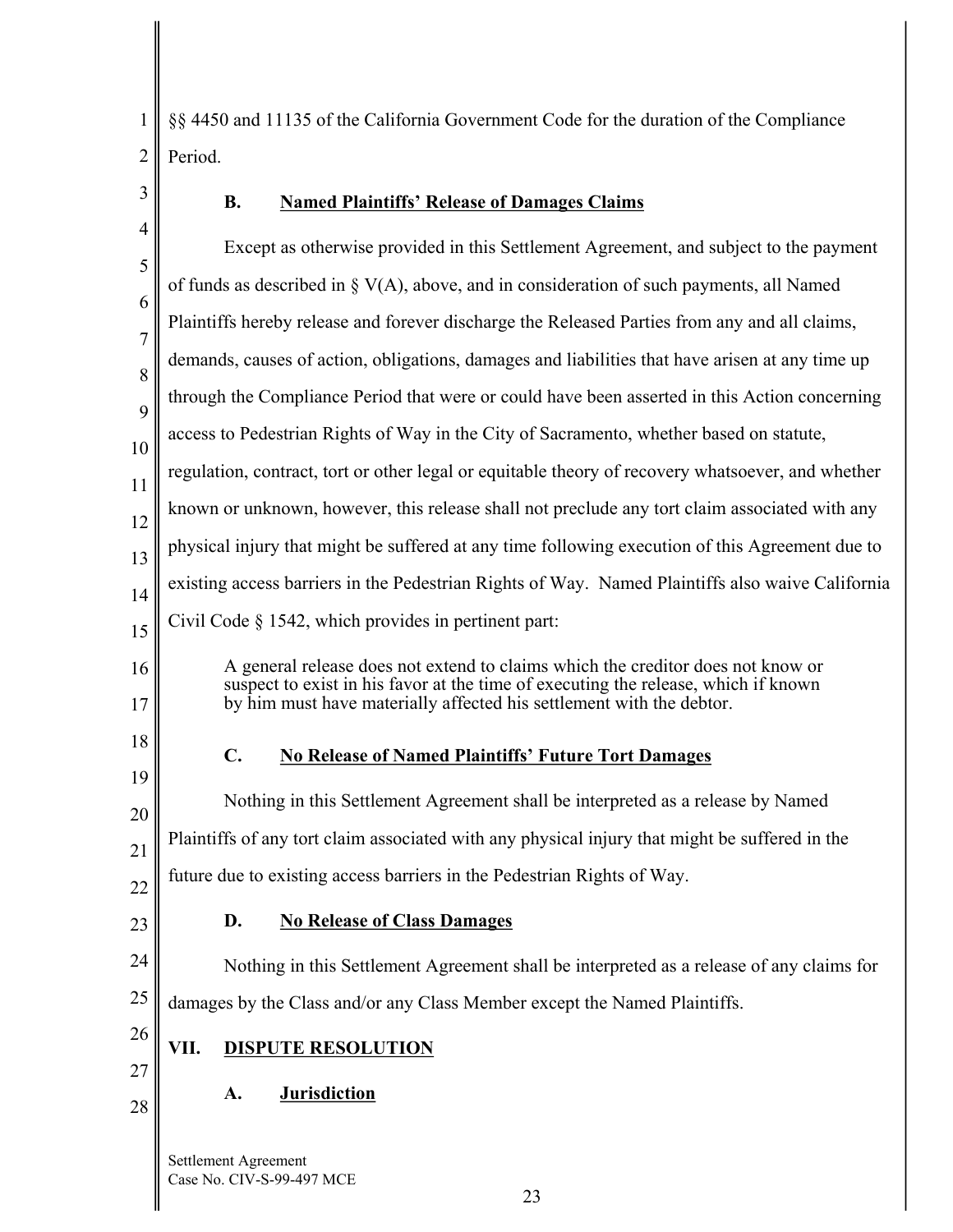1 2 3 4 5 The Court will retain jurisdiction to enforce the terms of this Settlement Agreement for the duration of the Compliance Period. The Parties agree to request that this authority be delegated to Magistrate Judge John F. Moulds in accordance with 28 U.S.C. § 636(c). Should Magistrate Judge Moulds become unavailable at any time during the Compliance Period, the Parties request that another Magistrate Judge be assigned authority over this matter.

6

#### **B. Dispute Resolution**

7 8 9 10 11 12 13 14 15 16 17 18 19 20 21 22 23 24 25 26 27 28 Except as otherwise set forth herein, all disputes concerning compliance with this Agreement shall be resolved as follows: 1. The Parties will first meet and confer in order to attempt to resolve the dispute directly. 2. If the Parties cannot resolve a dispute directly, they will request a meeting with Magistrate Judge Moulds, who will attempt to mediate the dispute. 3. Should mediation with Magistrate Judge Moulds prove unsuccessful, either Party can bring a motion to enforce the Settlement Agreement before Magistrate Judge Moulds. In accordance with 28 U.S.C. § 636(c), the Parties consent to allow a decision by Magistrate Judge Moulds, acting to enforce the settlement, to be appealed directly to the United States Ninth Circuit Court of Appeal. **C. Fees and Costs for Dispute Resolution**  1. Fees and costs incurred in the resolution of any disputes will be awarded in accordance with the standards set forth in *Christianberg Garment Co. v. EEOC*, 434 U.S. 412 (1978). 2. In any request for fees based on dispute resolution, Class Counsel shall seek compensation at a blended rate of \$220 per hour. The City will not contest this hourly rate, but the City retains the right to contest the number of hours for which compensation is requested.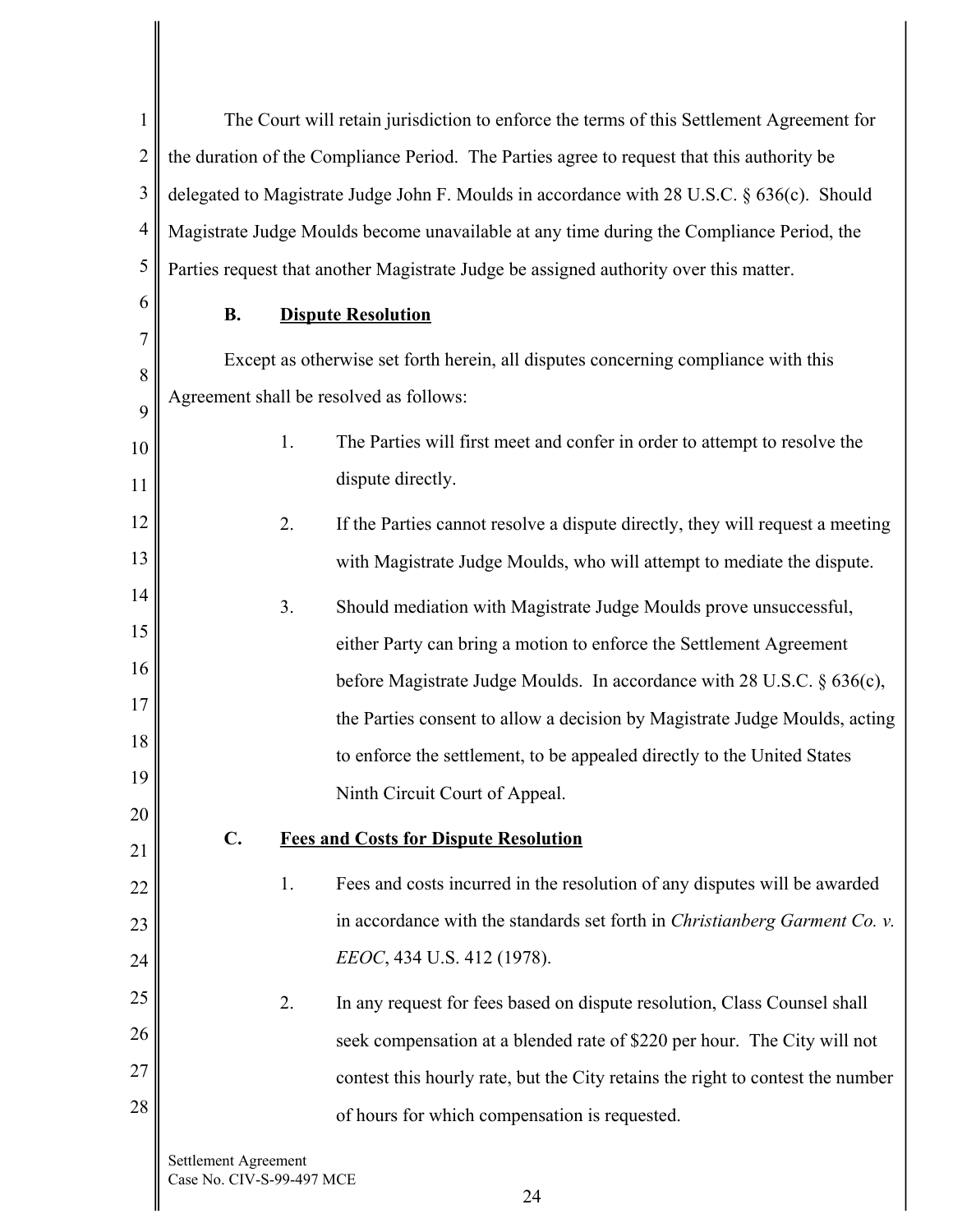| 1              |     |                      | 3.<br>If the Parties are able to settle the dispute through the meet and confer    |
|----------------|-----|----------------------|------------------------------------------------------------------------------------|
| $\overline{c}$ |     |                      | process, the fees and costs will be paid from the funding dedicated to the         |
| 3              |     |                      | City's Annual Obligation.                                                          |
| 4              |     |                      | 4.<br>If the dispute progresses to mediation or an enforcement motion, any fees    |
| 5              |     |                      | and costs awarded will be paid from separate funds, not the funding                |
| 6              |     |                      | dedicated to the Annual Obligation.                                                |
| 7              |     |                      | VIII. ATTORNEYS' FEES AND COSTS                                                    |
| 8              |     |                      |                                                                                    |
| 9              |     | A.                   | Upon entry of Final Approval by the Court of this Settlement Agreement, the City   |
| 10             |     |                      | will pay attorneys' fees and costs to Class Counsel in the amount of \$745,000,    |
| 11             |     |                      | plus additional fees and costs to be capped at \$50,000 for work performed         |
| 12             |     |                      | between June 18, 2003 and the date of Final Approval.                              |
| 13             |     | <b>B.</b>            | Fees for work performed through Final Approval will be paid at a rate of \$220 per |
| 14             |     |                      | hour, and will be performed by no more than two attorneys.                         |
| 15             |     | $C$ .                | Upon Final Approval, Class Counsel will provide the City with documents            |
| 16             |     |                      | showing the hours worked after June 18, 2003, and the Parties will negotiate for   |
| 17             |     |                      | up to 30 days to determine if they can agree on the total amount owed.             |
| 18             |     | D.                   | If the Parties reach agreement on the total amount owed within 30 days after Final |
| 19             |     |                      | Approval, the City shall pay all fees in one payment, to be made within 30 days    |
| 20             |     |                      | after agreement is reached.                                                        |
| 21             |     |                      |                                                                                    |
| 22             |     | Ε.                   | If the Parties cannot reach agreement on the total amount owned within 30 days     |
| 23             |     |                      | after Final Approval, the City shall pay Class Counsel \$745,000 within 30 days    |
| 24             |     |                      | after the Parties determine that they cannot reach agreement. The remaining        |
| 25             |     |                      | amount of attorneys' fees owed will be determined through the Dispute              |
| 26             |     |                      | Resolution process.                                                                |
| 27             | IX. |                      | <b>MISCELLANEOUS</b>                                                               |
| 28             |     | A.                   | <b>Point Person</b>                                                                |
|                |     | Settlement Agreement |                                                                                    |
|                |     |                      |                                                                                    |

25

Case No. CIV-S-99-497 MCE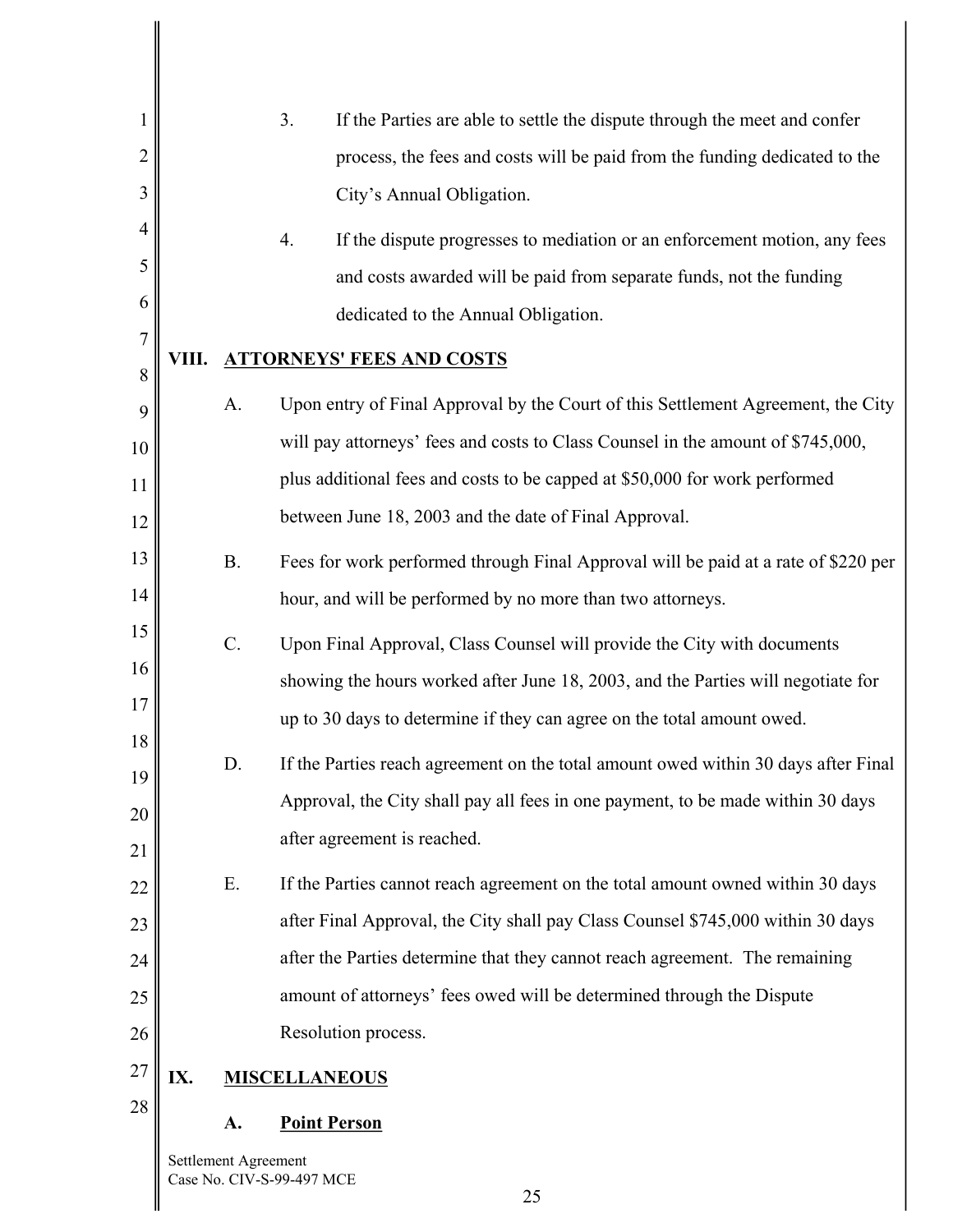1 2 3 4 5 6 7 8 9 10 11 12 13 14 15 16 17 18 19 20 21 22 23 24 The City shall designate a "point person" to serve as an administrative liaison to the Outside Monitor and to Class Counsel regarding Defendants' compliance with this Agreement. The Point Person shall be responsible for coordinating and providing all reports required by this Agreement. The Point Person will also have authority to collect information concerning Defendants' obligations and actions regarding compliance with this Agreement and to respond to requests for information or other documents as provided in this Settlement Agreement. //// //// **B. Dismissal**  Within 30 days following Final Approval, Class Counsel shall file a signed form of request for dismissal with prejudice, except that the Court will retain jurisdiction to enforce the settlement as set forth in  $\S$  VII(A)-(B), above. **C. Entire Agreement**  This Settlement Agreement contains the entire agreement between the Parties regarding access to Pedestrian Rights of Way in the City of Sacramento. No modifications or limits will be binding on the Parties unless expressly provided for in this Agreement or made by writing signed by all Parties. This Agreement expresses the complete and final understanding with respect to the subject matter of this Agreement. The Parties hereto understand and agree that the terms of this Agreement supersede any prior discussions, understandings, or agreements between them related to the subject matter hereof. The Parties expressly agree that, upon Final Approval, this Agreement will supercede and entirely replace the Stipulated Injunction regarding Curb Ramps currently in effect.

25

#### **D. Counterparts**

26 27 This Agreement may be executed in counterparts, each of which will be considered an original, but all of which, when taken together, will constitute one and the same instrument.

28

# **E. Interpretation**

Settlement Agreement Case No. CIV-S-99-497 MCE

26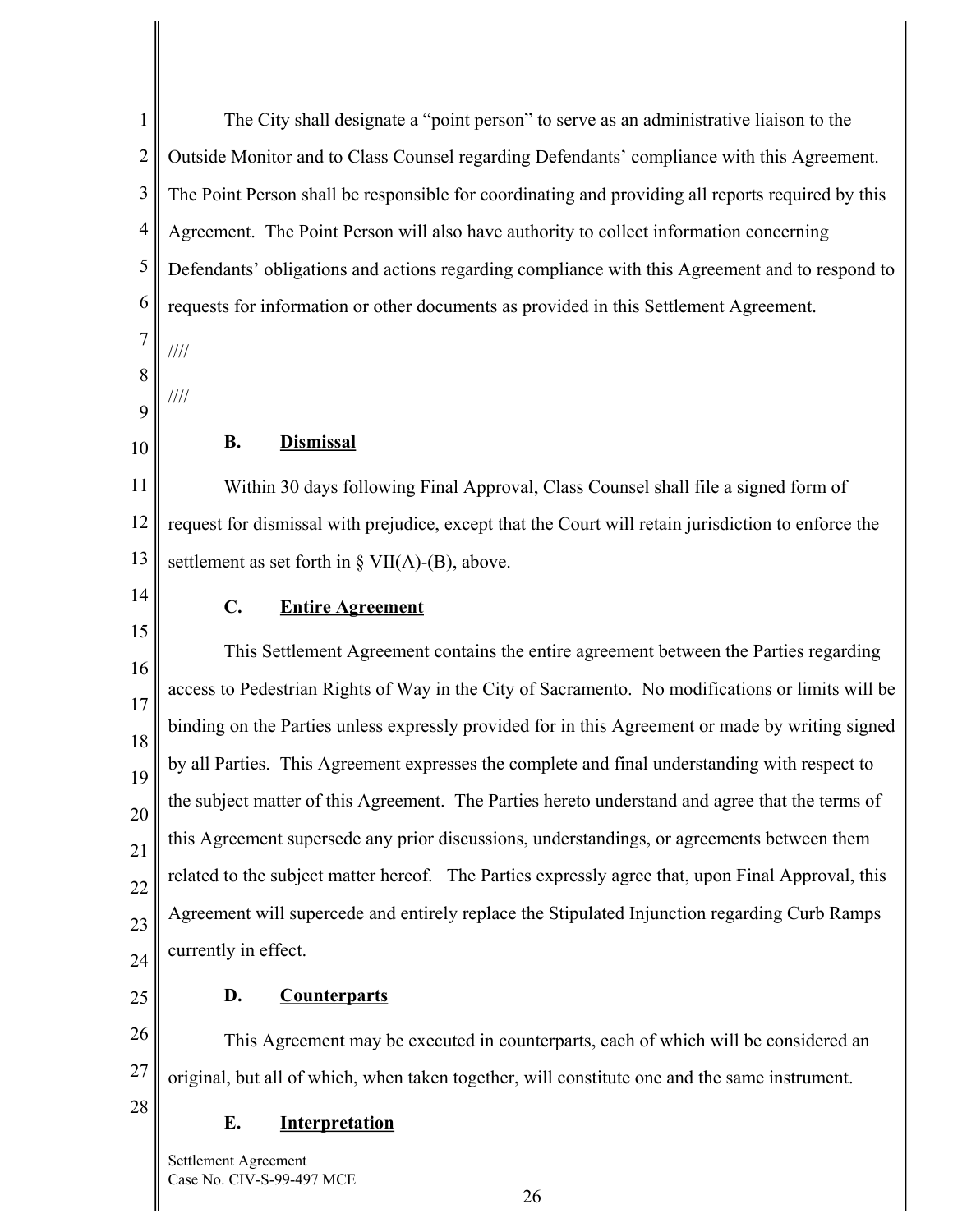| 1              | The language of this Agreement will be construed as a whole according to its fair                 |  |  |
|----------------|---------------------------------------------------------------------------------------------------|--|--|
| $\overline{2}$ | meaning, and not strictly for or against any of the Parties. The headings in this Agreement are   |  |  |
| 3              | solely for convenience and will not be considered in its interpretation. Where required by        |  |  |
| $\overline{4}$ | context, the plural includes the singular and the singular includes the plural. This Agreement is |  |  |
| 5              | the product of negotiation and joint drafting so that any ambiguity will not be construed against |  |  |
| 6              | any Party.                                                                                        |  |  |
| 7              | $\frac{1}{1}$                                                                                     |  |  |
| 8              | $\frac{1}{1}$                                                                                     |  |  |
| 9              |                                                                                                   |  |  |
| 10             |                                                                                                   |  |  |
| 11             | F.<br><b>Severability</b>                                                                         |  |  |
| 12             | In the event any portion of this Agreement is deemed to be unenforceable, or is in                |  |  |
| 13             | conflict with applicable law, the remainder of this Agreement will be enforced and will remain in |  |  |
| 14<br>15       | full force and effect.                                                                            |  |  |
| 16             | <b>Additional Documents</b><br>G.                                                                 |  |  |
| 17             | To the extent any documents are required to be executed by any of the Parties to                  |  |  |
| 18             | effectuate this Agreement, each party hereto agrees to execute and deliver such and further       |  |  |
| 19             | documents as may be required to carry out the terms of this Agreement.                            |  |  |
| 20             | <b>Effect of Release On Old Sacramento Settlement</b><br>Н.                                       |  |  |
| 21             | Nothing in this Agreement affects, in any way, the City's obligation to comply with the           |  |  |
| 22             | terms of its settlement agreement in McIver v. City of Sacramento, Case No. S-00-20-78 WBS        |  |  |
| 23             | GGH, concerning access in that portion of the City of Sacramento known as "Old Sacramento."       |  |  |
| 24             | <b>City Council Approval</b><br>I.                                                                |  |  |
| 25             |                                                                                                   |  |  |
| 26             | This Agreement is expressly subject to and contingent upon the approval of the City               |  |  |
| 27             | Council for the City of Sacramento. No later than 30 days after execution of this Agreement by    |  |  |
| 28             |                                                                                                   |  |  |
|                | Settlement Agreement                                                                              |  |  |

Case No. CIV-S-99-497 MCE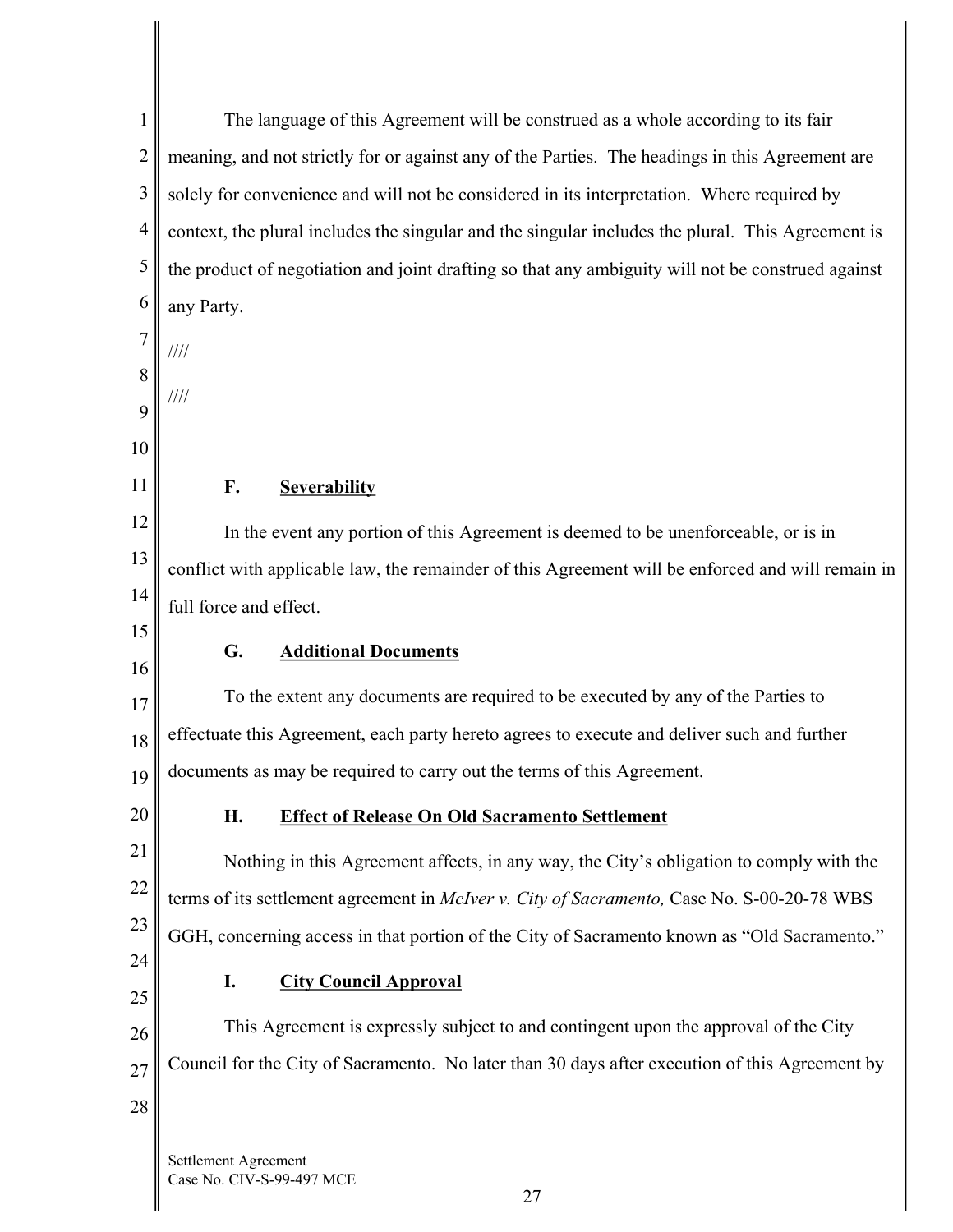| $\mathbf 1$                 | all Parties, counsel for the City of Sacramento will present this matter to the City Council in |
|-----------------------------|-------------------------------------------------------------------------------------------------|
| $\overline{2}$              | closed session for its approval.                                                                |
| $\overline{\mathbf{3}}$     | $/ \! / \! / \! /$                                                                              |
| $\overline{4}$              | $/ \! / \! / \! /$                                                                              |
| 5                           | $\mathcal{U}\mathcal{U}$                                                                        |
| 6                           |                                                                                                 |
| $\overline{7}$<br>$\,$ $\,$ | $\mathcal{U}\mathcal{U}$                                                                        |
| 9                           | $/ \! / \! / \! /$                                                                              |
| 10                          | $/ \! / \! / \! /$                                                                              |
| 11                          | $/ \! / \! / \! /$                                                                              |
| 12                          |                                                                                                 |
| 13                          |                                                                                                 |
| 14                          |                                                                                                 |
| 15                          |                                                                                                 |
| 16                          |                                                                                                 |
| $17\,$                      |                                                                                                 |
| $18\,$<br>19                |                                                                                                 |
| 20                          |                                                                                                 |
| 21                          |                                                                                                 |
| 22                          |                                                                                                 |
| 23                          |                                                                                                 |
| 24                          |                                                                                                 |
| 25                          |                                                                                                 |
| 26                          |                                                                                                 |
| $27\,$                      |                                                                                                 |
| 28                          |                                                                                                 |
|                             | Settlement Agreement<br>Case No. CIV-S-99-497 MCE<br>$28\,$                                     |